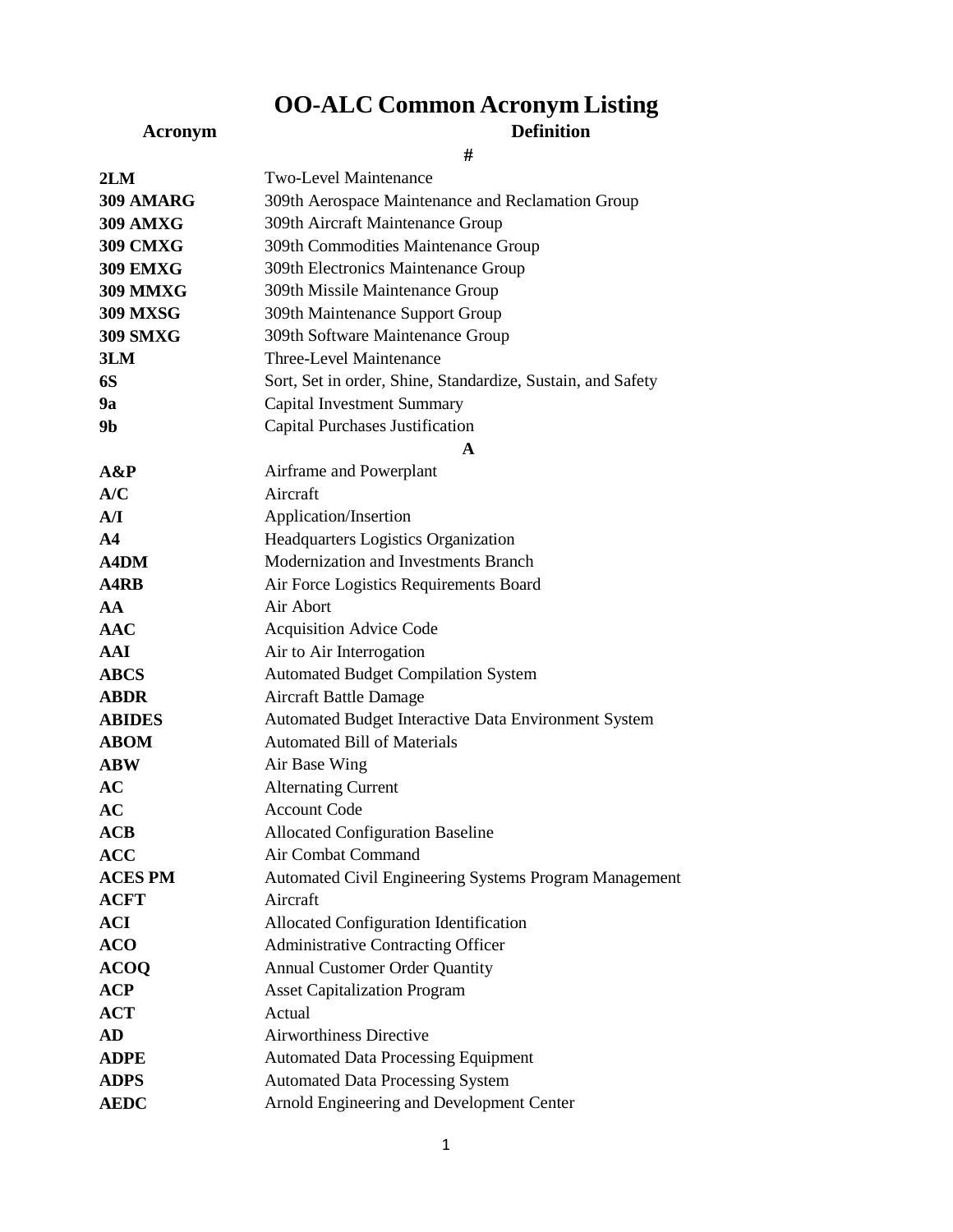| AEI                | Aerospace Engineering Instructions                                                      |
|--------------------|-----------------------------------------------------------------------------------------|
| <b>AETC</b>        | Air Education and Training Command                                                      |
| AF                 | Air Force                                                                               |
| <b>AFAA</b>        | Air Force Audit Agency                                                                  |
| <b>AFCAIG</b>      | Air Force Cost Analysis Improvement Group                                               |
| <b>AFEE</b>        | Air Force Element of Expense                                                            |
| <b>AFEE/IC</b>     | Air Force Element of Expense/Investment Code                                            |
| <b>AFEMS</b>       | Air Force Equipment Management System                                                   |
| <b>AFFSA</b>       | Air Force Flight Standards Agency                                                       |
| <b>AFGE</b>        | American Federation of Government Employees                                             |
| <b>AFGLSC</b>      | Air Force Global Logistics Support Center                                               |
| AFI                | <b>Air Force Instruction</b>                                                            |
| AFIF               | Air Force Industrial Fund                                                               |
| <b>AFKN</b>        | Air Force Knowledge Now                                                                 |
| <b>AFKS</b>        | Air Force Knowledge Services                                                            |
| <b>AFLCMC</b>      | Air Force Life Cycle Management Center                                                  |
| <b>AFLCR</b>       | Air Force Logistics Command Regulation                                                  |
| <b>AFMAN</b>       | Air Force Manual                                                                        |
| <b>AFMC</b>        | Air Force Materiel Command                                                              |
| <b>AFMCH</b>       | Air Force Materiel Command Handbook                                                     |
| <b>AFMCI</b>       | Air Force Materiel Command Instruction                                                  |
| <b>AFMCMAN</b>     | Air Force Materiel Command Manual                                                       |
| <b>AFMETCAL</b>    | Air Force Metrology and Calibration                                                     |
| <b>AFNIC</b>       | Air Force Network Integration Center                                                    |
| <b>AFOSH</b>       | Air Force Occupational Safety and Health                                                |
| <b>AFOSHSTD</b>    |                                                                                         |
| <b>AFPD</b>        | Air Force Occupational Safety and Health Standard<br>Air Force Program Directive        |
| <b>AFPSL</b>       |                                                                                         |
| AFR                | Air Force Primary Standard Laboratory<br>Air Force Reserve                              |
| <b>AFRC</b>        | Air Force Reserve Command                                                               |
| <b>AFRIMS</b>      |                                                                                         |
| <b>AFSC</b>        | Air Force Records Information Management Systems<br><b>Air Force Sustainment Center</b> |
| <b>AFSCH</b>       | Air Force Sustainment Center Handbook                                                   |
| <b>AFSCI</b>       | Air Force Sustainment Center Instruction                                                |
| <b>AFSDPDA</b>     |                                                                                         |
| AFSO <sub>21</sub> | Air Force Special Defense Property Disposal Account                                     |
| <b>AFSOC</b>       | Air Force Smart Operations for the 21st Century<br>Air Force Special Operations Command |
| <b>AFOSI</b>       |                                                                                         |
|                    | Air Force Office of Special Investigations                                              |
| <b>AFSPC</b>       | Air Force Space Command<br>Air Force Technical Order                                    |
| <b>AFTO</b>        |                                                                                         |
| <b>AFWCF</b>       | Air Force Working Capital Fund                                                          |
| AGE                | <b>Aerospace Ground Equipment</b>                                                       |
| <b>AGMC</b>        | Aerospace Guidance & Metrology Center                                                   |
| AI                 | <b>Activity Inspection</b>                                                              |
| <b>AIS</b>         | <b>Automated Information System</b>                                                     |
| <b>AIS</b>         | <b>Avionics Intermediate Section</b>                                                    |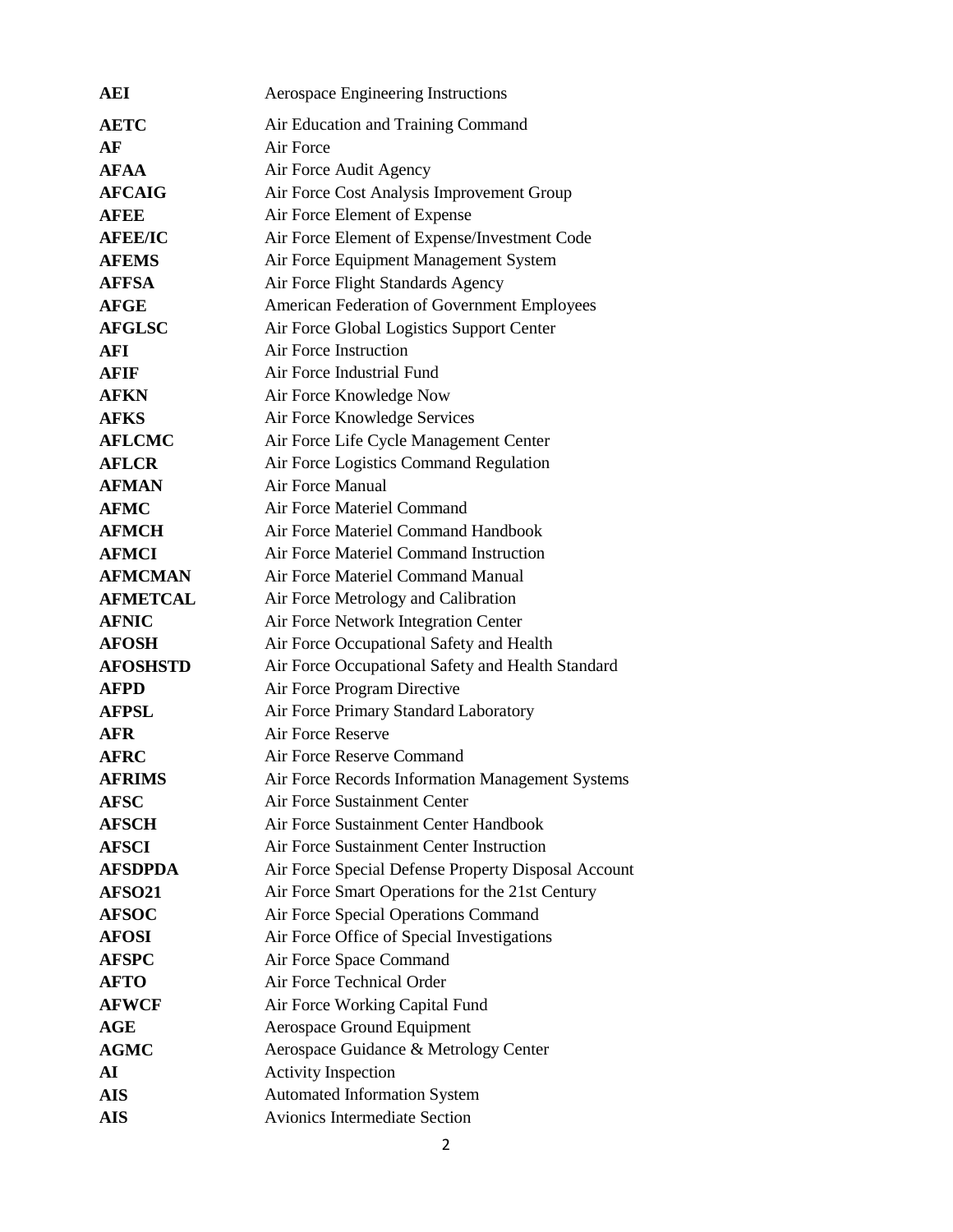| <b>AIT</b>     | <b>Automated Identification Technology</b>                                |
|----------------|---------------------------------------------------------------------------|
| AL             | <b>Agile Logistics</b>                                                    |
| AL             | <b>Annual Leave</b>                                                       |
| <b>ALC</b>     | Air Logistics Complex                                                     |
| <b>ALC MXW</b> | Air Logistics Complex Maintenance Wing                                    |
| <b>ALT</b>     | <b>Administrative Lead Time</b>                                           |
| <b>AMARG</b>   | Aerospace Maintenance and Regeneration Group                              |
| AMC            | Air Mobility Command                                                      |
| <b>AMOC</b>    | <b>Aircraft Maintenance Officers Course</b>                               |
| <b>AMP</b>     | <b>Asset Management Plan</b>                                              |
| <b>AMR</b>     | Aircraft and Missile Requirements                                         |
| <b>AMS</b>     | <b>Asset Management Strategy</b>                                          |
| <b>ANG</b>     | Air National Guard                                                        |
| <b>ANSI</b>    | <b>American National Standards Institute</b>                              |
| <b>AOB</b>     | <b>Annual Operating Budget</b>                                            |
| <b>AOL</b>     | All Operator Letter                                                       |
| AoP            | Airt of the Possible                                                      |
| <b>APF</b>     | <b>Appropriated Funds</b>                                                 |
| <b>APH</b>     | <b>Annual Productive Hours</b>                                            |
| <b>APP</b>     | Authorized for Procurement Purpose                                        |
| <b>APPG</b>    | Annual Planning and Programming Guidance                                  |
| <b>AQL</b>     | <b>Acceptable Quality Level</b>                                           |
| <b>AR</b>      | <b>Abort Rate</b>                                                         |
| AR             | <b>Accounts Receivable</b>                                                |
| <b>ARD</b>     | <b>Automatic Routing Document</b>                                         |
| <b>ARMS</b>    | <b>Aviation Resource Management System</b>                                |
| <b>ART</b>     | <b>AWP Resoltion Time</b>                                                 |
| <b>ART</b>     | Air Reserve Technician                                                    |
| <b>AS</b>      | Aerospace Standard                                                        |
| <b>AS</b>      | <b>Allowance Standard</b>                                                 |
| <b>ASHRAE</b>  | American Society of Heating, Refrigerating and Air Conditioning Engineers |
| <b>ASL</b>     | <b>Adjusted Stock Level</b>                                               |
| <b>ASME</b>    | American Society of Mechanical Engineers                                  |
| <b>ASNT</b>    | American Society of Non Destructive Testing                               |
| <b>ASP</b>     | <b>Aircraft Structural Integrity Program</b>                              |
| <b>ATE</b>     | <b>Automated Test Equipment</b>                                           |
| <b>ATS</b>     | <b>Automated Test Systems</b>                                             |
| <b>ATS</b>     | <b>Avionics Test Stations</b>                                             |
| <b>ATSG</b>    | <b>Automatic Test Sustainment Group</b>                                   |
| <b>AUDT</b>    | <b>Audit Run</b>                                                          |
| <b>AVDO</b>    | Aerospace Vehicle Distribution Officer                                    |
| <b>AWM</b>     | <b>Awaiting Maintenance</b>                                               |
| <b>AWP</b>     | <b>Awaiting Parts</b>                                                     |
| <b>AWS</b>     | Alternate Work Schedule                                                   |
|                | B                                                                         |
| <b>BA</b>      | <b>Benefits Analysis</b>                                                  |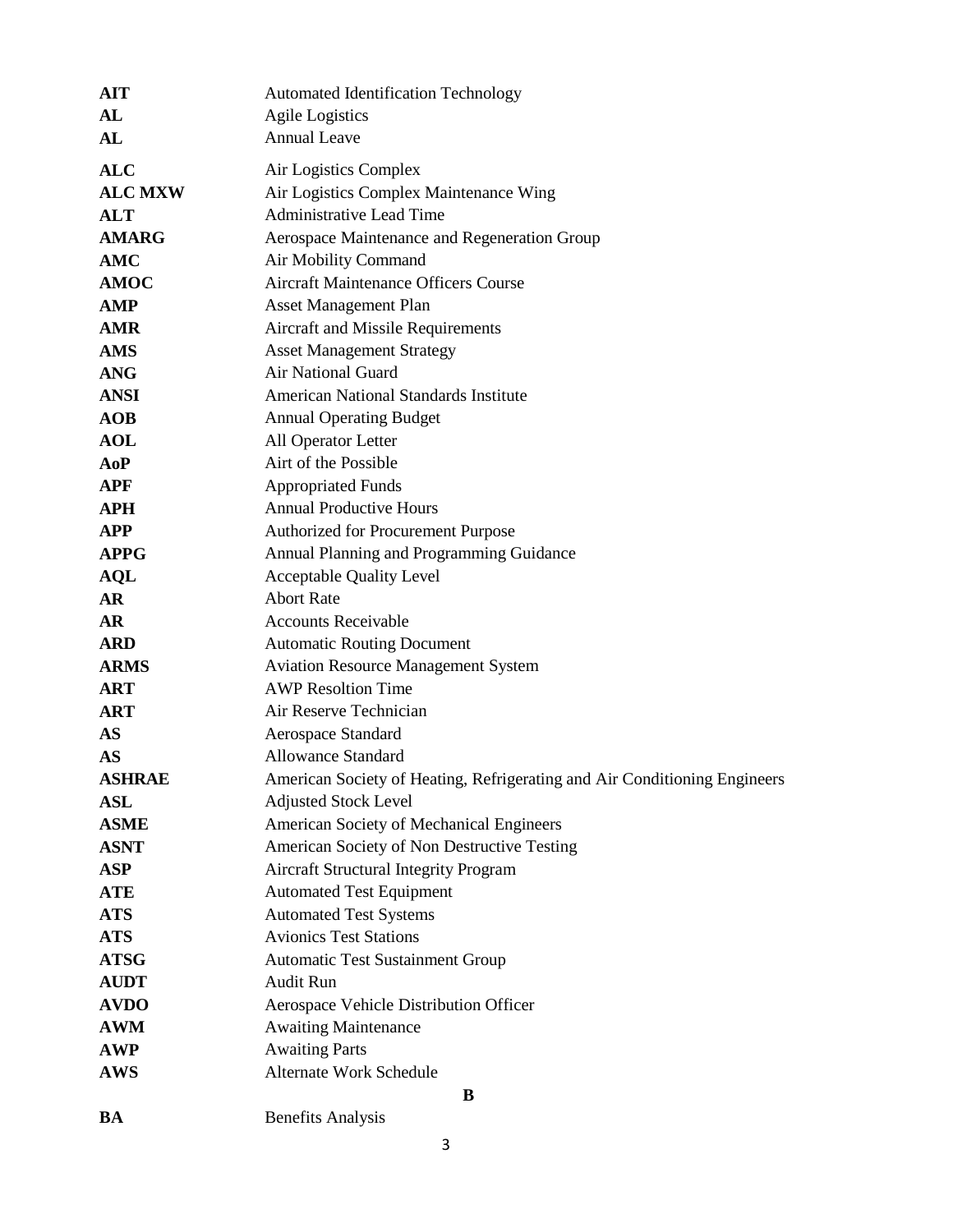| <b>BBP</b>       | <b>Bullet Background Paper</b>                             |
|------------------|------------------------------------------------------------|
| <b>BCA</b>       | <b>Business Case Analysis</b>                              |
| <b>BCE</b>       | <b>Base Civil Engineering</b>                              |
| BCL              | <b>Binary Cutter Location</b>                              |
| <b>BEMO</b>      | <b>Base Equipment Management Office</b>                    |
| <b>BER</b>       | <b>Budget Execution Review</b>                             |
| <b>BIT</b>       | <b>Built In Test</b>                                       |
| <b>BITE</b>      | <b>Built In Test Equipment</b>                             |
| <b>BLC</b>       | <b>Budgeted Labor Cost</b>                                 |
| BN               | <b>Benefiting Noun</b>                                     |
| <b>BNET</b>      | <b>Business Network</b>                                    |
| <b>BOM</b>       | <b>Bill of Material</b>                                    |
| <b>BOMI</b>      | <b>Bill of Material Indicator</b>                          |
| <b>BOS</b>       | <b>Base Operating Support</b>                              |
| <b>BOW</b>       | <b>Bill of Work</b>                                        |
| <b>BPN</b>       | <b>Benefiting Production Number</b>                        |
| <b>BPO</b>       | <b>Blanket Process Order</b>                               |
| <b>BPP</b>       | <b>Business Planning Process</b>                           |
| <b>BR</b>        | <b>Break Rate</b>                                          |
| <b>BRAC</b>      | Base Realignment and Closure                               |
| <b>BSC</b>       | <b>Balanced Scorecard</b>                                  |
| <b>BSPI</b>      | <b>Batch Single Processing Indicator</b>                   |
| <b>BTM</b>       | <b>Budget Target Module</b>                                |
|                  | $\mathbf C$                                                |
| CA               | <b>Contract Augmentee</b>                                  |
| CA               | <b>Cost Analysis</b>                                       |
|                  | <b>Custodian Authorization and Custody Receipt Listing</b> |
| <b>CA/CRL</b>    |                                                            |
| <b>CAC</b>       | <b>Common Access Card</b>                                  |
| <b>CAD/PAD</b>   | Cartridge Actuated Device/Propellant Actuated Device       |
| <b>CAFDEx</b>    | <b>Centralized Access for Data Exchange</b>                |
| <b>CAI</b>       | <b>Customer Account Identity</b>                           |
| <b>CAM</b>       | <b>Centralized Asset Management</b>                        |
| <b>CANN</b>      | Cannibalization                                            |
| <b>CAP</b>       | <b>Contractor Acquired Property</b>                        |
| CAP <sub>2</sub> | Capability and Capacity                                    |
| <b>CAPS</b>      | <b>Cost and Production</b>                                 |
| <b>CAR</b>       | <b>Custom Accountability Report</b>                        |
| <b>CARA</b>      | Capabilities Analysis and Risk Assessment                  |
| <b>CAT</b>       | <b>Customer Address Table</b>                              |
| <b>CAVAF</b>     | <b>Commercial Asset Visibility Air Force</b>               |
| <b>CB</b>        | <b>Customer Bulletin</b>                                   |
| <b>CBM</b>       | <b>Condition Based Maintenance</b>                         |
| <b>CBP&amp;D</b> | Capabilities Based Planning and Development                |
| <b>CBR</b>       | Cost and Benefits Reporting                                |
| <b>CBT</b><br>CC | <b>Computer Based Training</b><br>Commander                |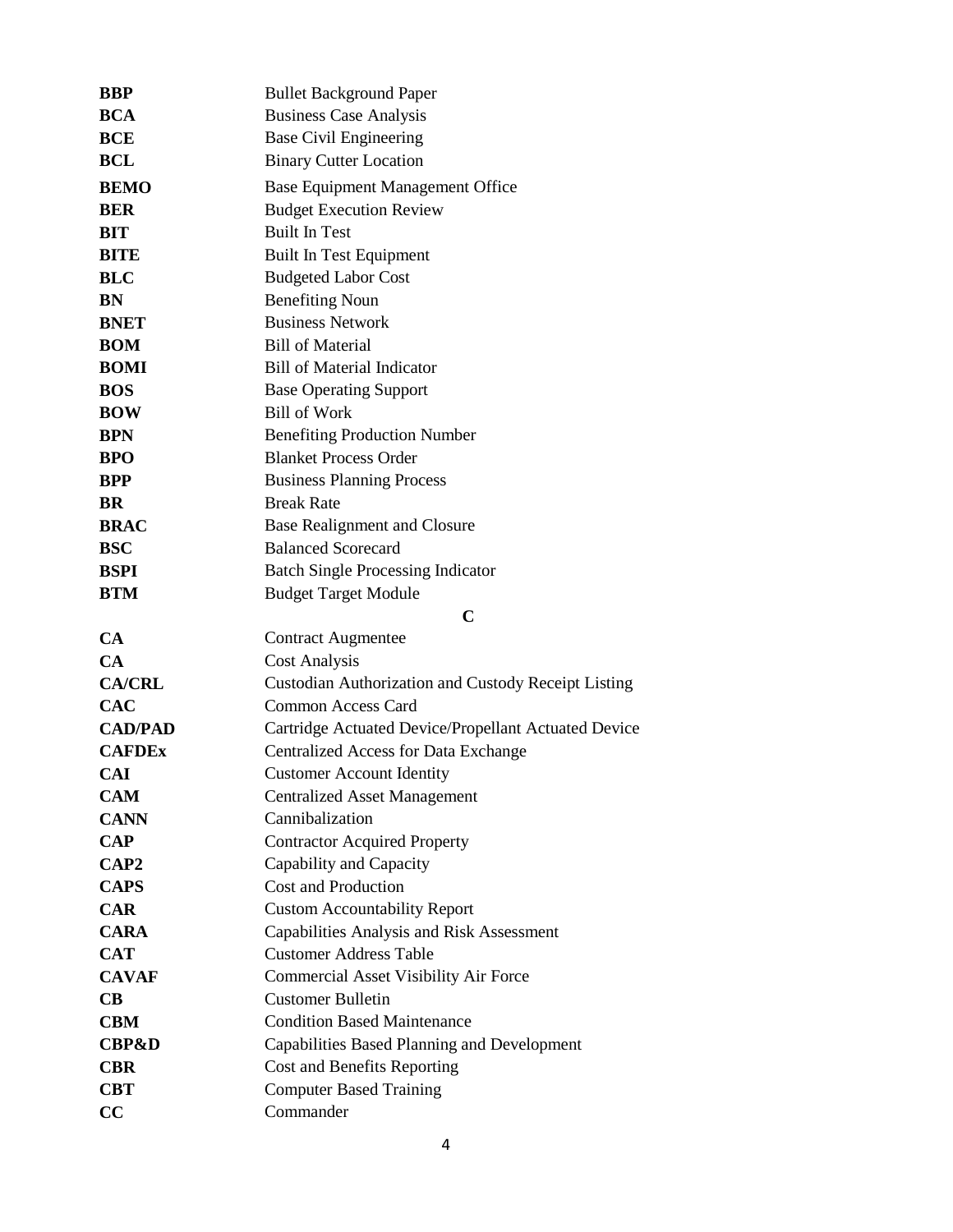| CC4                    | Cost Class 4                                         |
|------------------------|------------------------------------------------------|
| <b>CCB</b>             | <b>Configuration Control Board</b>                   |
| <b>CCIV</b>            | <b>Cost Class IV</b>                                 |
| <b>CD</b>              | <b>Civilian Director</b>                             |
| <b>CDA</b>             | <b>Central Design Activity</b>                       |
| <b>CDDAR</b>           | Crash Damage or Disabled Aircraft Recovery           |
| <b>CDDS</b>            | CITS Deployable Diagnostic System                    |
| <b>CDM</b>             | <b>Contract Depot Maintenance</b>                    |
| <b>CE</b>              | Civil Engineering                                    |
| <b>CEM</b>             | <b>Command Engine Manager</b>                        |
| <b>CEP</b>             | Civilian Employment plan                             |
| <b>CETS</b>            | <b>Contractor Engineering and Technical Services</b> |
| <b>CFETP</b>           | Career Field Education and Training Plan             |
| <b>CFHS</b>            | Carried Forward to Home Station                      |
| <b>CFO</b>             | <b>Chief Financial Officer</b>                       |
| <b>CFR</b>             | Code of Federal Regulations                          |
| <b>CFT</b>             | <b>Contract Field Team</b>                           |
| <b>CHP</b>             | <b>Civilian Health Promotions</b>                    |
| $\mathbf{C}\mathbf{I}$ | Compliance Inspection                                |
| CI                     | <b>Configuration Items</b>                           |
| <b>CITE</b>            | Center of Industrial and Technical Excellence        |
| <b>CIV M/DAY</b>       | Civilian Man Day                                     |
| <b>CIV M/HR</b>        | Civilian Man Hour                                    |
| <b>CIVR</b>            | Configuration Item Verfication Review                |
| CL                     | Civilian Leader                                      |
| <b>CLIN</b>            | <b>Contract Line Item Number</b>                     |
| <b>CLS</b>             | <b>Contract Logistics Support</b>                    |
| <b>CLSS</b>            | <b>Combat Logistics Support Squadron</b>             |
| <b>CLSSA</b>           | Cooperative Logistics Supply Support Agreement       |
| CM                     | <b>Configuration Management</b>                      |
| <b>CM</b>              | Corrective Maintenance                               |
| <b>CMC</b>             | <b>CITS Maintenance Code</b>                         |
| <b>CMM</b>             | <b>Commercial Maintenance Manual</b>                 |
| <b>CMM</b>             | <b>Coordinate Measuring Machine</b>                  |
| <b>CMMS</b>            | Computerized Maintenance Management System           |
| <b>CMR</b>             | <b>CITS Maintenance Recording Cartridges</b>         |
| <b>CMRP</b>            | Certified Maintenance and Reliability Professional   |
| CN                     | <b>Control Number</b>                                |
| <b>CNC</b>             | <b>Computer Numerical Control</b>                    |
| $\bf CO$               | <b>Customer Order</b>                                |
| <b>COE</b>             | Corps of Engineers                                   |
| <b>CON</b>             | Customer Order number                                |
| <b>CONEN</b>           | <b>Conversion Engine</b>                             |
| <b>CONUS</b>           | <b>Continental United States</b>                     |
| CoP                    | <b>Community of Practice</b>                         |
| $\bf COO$              | <b>Customer Order Quantity</b>                       |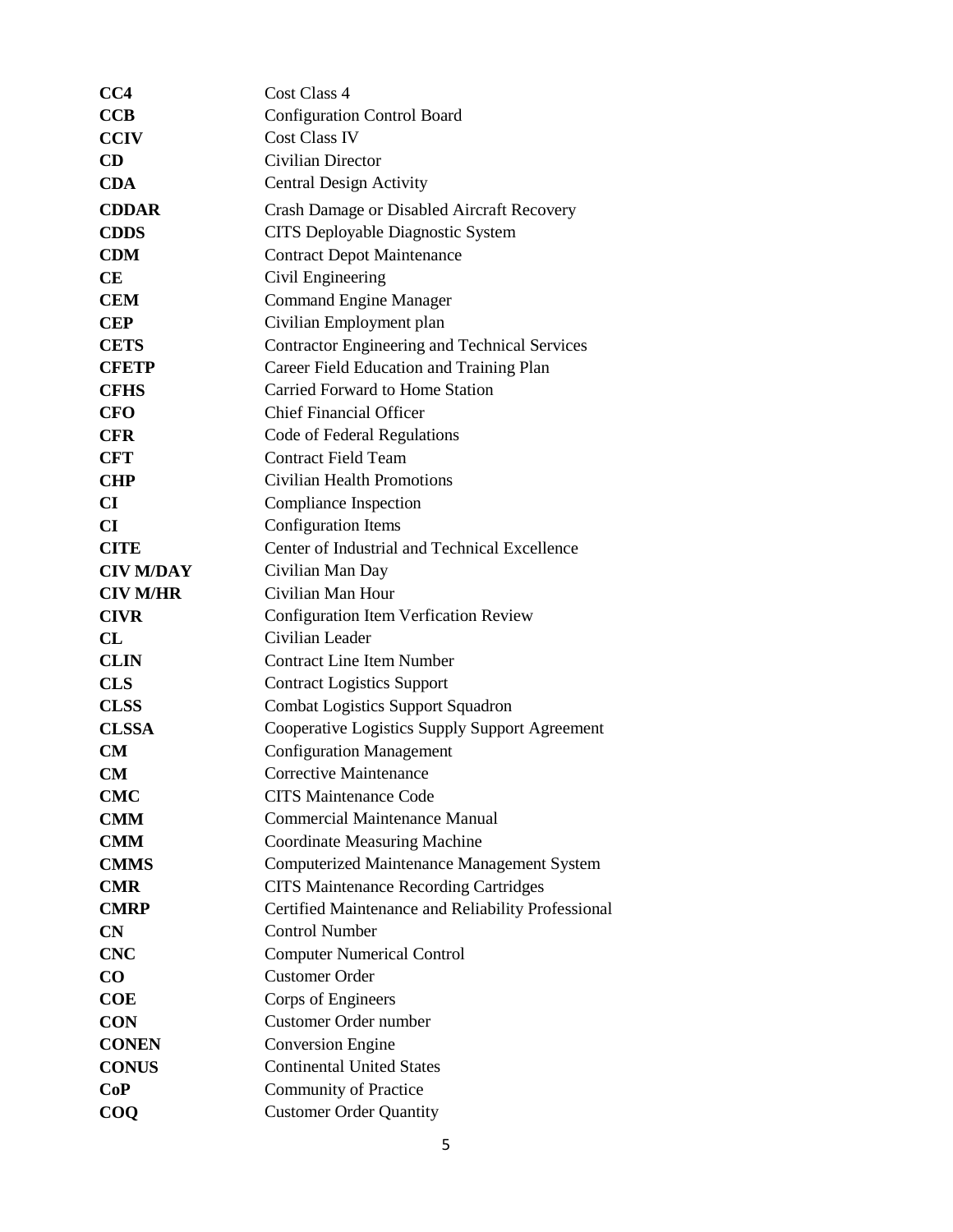| <b>COR</b>       | <b>Contracting Officer's Representative</b>                  |
|------------------|--------------------------------------------------------------|
| <b>COTS</b>      | Commercial Off the Shelf                                     |
| <b>CPBM</b>      | Cost and Performance Budget Module                           |
| <b>CPI</b>       | Continuous Process Improvement                               |
| <b>CPIN</b>      | <b>Computer Program Identification Number</b>                |
| <b>CPP</b>       | Capital Purchase Program                                     |
| <b>CPPM</b>      | <b>Cost and Production Performance Module</b>                |
| <b>CPPWG</b>     | Capital Purchase Program Working Group                       |
| CQC              | <b>Current Quarter Condemned</b>                             |
| <b>CQS</b>       | <b>Current Quarter Serviceable</b>                           |
| CR               | <b>Change Request</b>                                        |
| <b>CR</b>        | <b>Cannibalization Rate</b>                                  |
| <b>CRA</b>       | <b>Continuing Resolution Authority</b>                       |
| <b>CRF</b>       | <b>Centralized Repair Facility</b>                           |
| <b>CRI</b>       | <b>Consolidated Reparable Inventory</b>                      |
| <b>CRI OH</b>    | Consolidated Reparable Inventory On Hand                     |
| <b>CSA</b>       | <b>Configuration Status Accounting</b>                       |
| <b>CSAF/WSR</b>  | Chief of Staff of the Air Force/Weapon System Readiness      |
| <b>CSAG M</b>    | <b>Consolidated Sustainment Activity Group Maintenance</b>   |
| <b>CSAG MD</b>   | Consolidated Sustainment Activity Group Maintenance Division |
| <b>CSAG S</b>    | <b>Consolidated Sustainment Activity Group Supply</b>        |
| CSE              | <b>Center Scheduling Enterprise</b>                          |
| <b>CSI</b>       | <b>Consolidated Serviceable Inventory</b>                    |
| <b>CSI</b>       | Critical Safety Item                                         |
| <b>CSI OH</b>    | Consolidated Serviceable Inventory On Hand                   |
| <b>CSL</b>       | <b>Computer Security Liaison</b>                             |
| <b>CSN</b>       | Control Symbol Number                                        |
| <b>CSR</b>       | <b>Customer Service Representative</b>                       |
| <b>CSRD</b>      | Communications and Information Systems Requirements Document |
| <b>CSS</b>       | <b>Customer Support Specialist</b>                           |
| <b>CST CD</b>    | Cost Code                                                    |
| <b>CTC</b>       | <b>Center Technology Council</b>                             |
| <b>CTK</b>       | <b>Consolidated Tool Kit</b>                                 |
| <b>CTK/TK</b>    | Consolidated Tool Kit/Tool Kit                               |
| <b>CTM</b>       | <b>Cost Transfer Mode</b>                                    |
| <b>CTP</b>       | Civilian Training Plan                                       |
|                  | D                                                            |
| D <sub>130</sub> | Facilities and Equipment Maintenance System                  |
| DA               | Department of the Army                                       |
| <b>DAO DE</b>    | Defense Finance and Accounting Service Disbursing Office     |
| <b>DAU</b>       | Defense Acquisition University                               |
| <b>DBL</b>       | Database Look                                                |
| <b>DBOF</b>      | Defense Business Operations Fund                             |
| DC               | <b>Direct Current</b>                                        |
| <b>DCAA</b>      | Defense Contract Audit Agency                                |
| <b>DCL</b>       | Depot Capacity Lead                                          |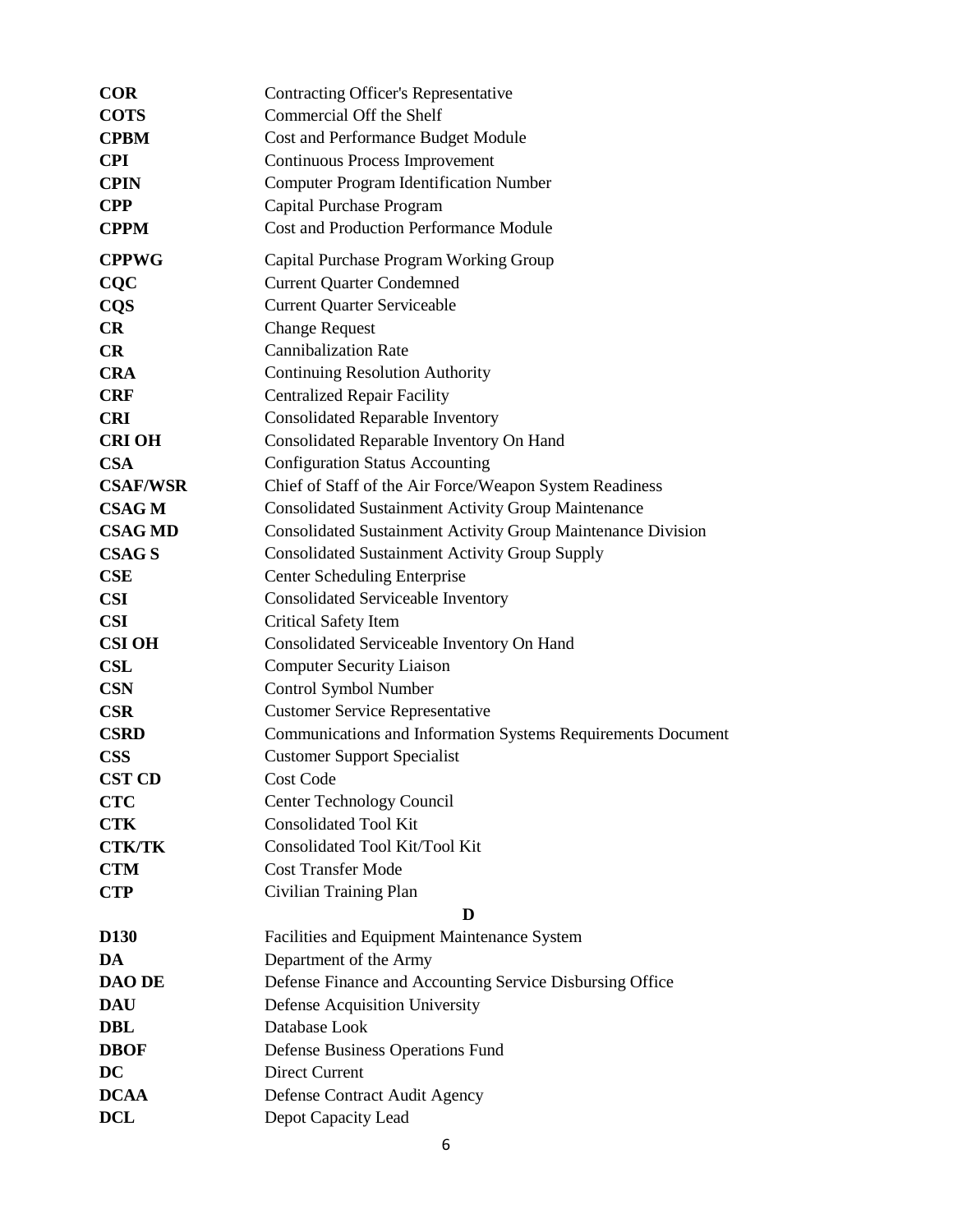| <b>DCPDS</b>        | Defense Civilian Personnel Data System                         |
|---------------------|----------------------------------------------------------------|
| <b>DCPS</b>         | Defense Civilian Payroll System                                |
| <b>DD Form 2875</b> | <b>System Authorization Access Request</b>                     |
| <b>DDR</b>          | Daily Demand Rate                                              |
| <b>DDR</b>          | Delayed (or Deferred) Discrepancy Rate                         |
| <b>DDSS</b>         | <b>DMAPS Data Store System</b>                                 |
| <b>DEL</b>          | Delete                                                         |
| <b>DEMIL</b>        | Demilitarize                                                   |
| <b>DFAS</b>         | Defense Finance and Accounting Service                         |
| <b>DFT</b>          | Depot Field Team                                               |
| <b>DGSC</b>         | Defense General Supply Center                                  |
| <b>DIFM</b>         | Due In From Maintenance                                        |
| <b>DIFMS</b>        | Defense Industrial Funds Management System                     |
| <b>DIOH</b>         | Due In From Overhaul                                           |
| <b>DIOH/IN ALC</b>  | Due In From Overhaul/In Air Logistics Complex                  |
| DIOH/OWO            | Due In From Overhaul/On Work Order                             |
| <b>DIPE</b>         | Depot Industrial Plant Equipment                               |
| <b>DISA</b>         | Defense Information System Agency                              |
| <b>DLA</b>          | Defense Logistics Agency                                       |
| <b>DLCP</b>         | Daily Labor Correction Process                                 |
| <b>DLE</b>          | Direct Labor Efficiency                                        |
| <b>DLH</b>          | Direct Labor Hour                                              |
| <b>DLM</b>          | Depot Level Maintenance                                        |
| <b>DLR MSD</b>      | Depot Level Reparable Material Support Division                |
| <b>DLY</b>          | Direct Labor Yield                                             |
| DM                  | Depot Maintenance                                              |
| <b>DMAG</b>         | Depot Maintenance Activity Group                               |
| <b>DMAPS</b>        | Depot Maintenance Accounting and Production System             |
| <b>DMISA</b>        | Depot Maintenance Inter Service Agreement                      |
| <b>DMMP</b>         | Depot Maintenance Master Plan                                  |
| <b>DMMSS</b>        | Depot Maintenance Material Support System                      |
| <b>DMS</b>          | <b>Diminishing Manufacturing Sources</b>                       |
| <b>DMSI</b>         | Depot Maintenance Systems Integration                          |
| <b>DMSMS</b>        | Diminishing Manufacturing Sources and Material Shortages       |
| <b>DMT</b>          | Depot Maintenance Transformation                               |
| DN                  | <b>Document Number</b>                                         |
| <b>DO</b>           | Dispatch Officer                                               |
| <b>DO CAT</b>       | Depot On-Site Contract Augmentee Team                          |
| <b>DoD</b>          | Department of Defense                                          |
| <b>DoDD</b>         | Department of Defense Directive                                |
| <b>DoDEE</b>        | Department of Defense Element of Expense                       |
| <b>DoDI</b>         | Department of Defense Instruction                              |
| <b>DOP</b>          | Dropped Object Prevention                                      |
| <b>DOTM</b>         | Due Out to Maintenance<br><b>Direct Production Actual Hour</b> |
| <b>DPAH</b>         |                                                                |
| <b>DPC</b>          | Data Processing Code                                           |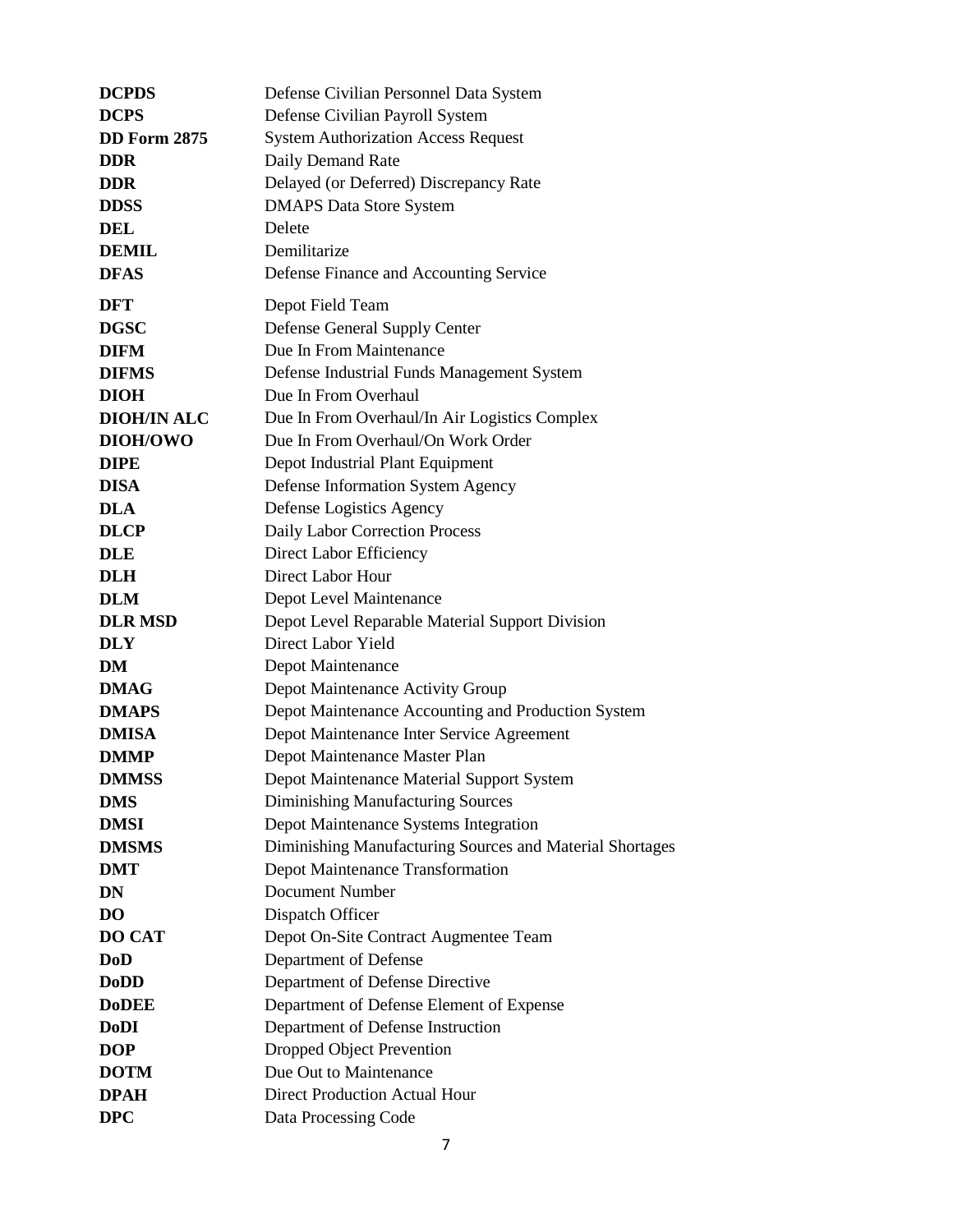| <b>DPEM</b>    | Depot Purchased Equipment Maintenance                                    |
|----------------|--------------------------------------------------------------------------|
| <b>DPSH</b>    | <b>Direct Production Standard Hours</b>                                  |
| DR             | Discrepancy Rate                                                         |
| DR             | <b>Demand Rate</b>                                                       |
| <b>DRCT</b>    | Depot Repair Cycle Time                                                  |
| <b>DREAMS</b>  | Deficiency Report Entry and Mail Submitter (System)                      |
| <b>DREP</b>    | Depot Repair Enhancement Program                                         |
| <b>DRMO</b>    | Defense Reutilization and Marketing Office                               |
| <b>DRMS</b>    | Defense Reutilization and Marketing Service                              |
| <b>DRR</b>     | Departure Reliability Rate                                               |
| <b>DSCM</b>    | Depot Supply Chain Management                                            |
| <b>DSCP</b>    | Defense Supply Center Philadelphia                                       |
| <b>DSCR</b>    | <b>DLA</b> Aviation                                                      |
| <b>DSE</b>     | Direct Support Equipment                                                 |
| <b>DSOR</b>    | Depot Source of Repair                                                   |
| <b>DSS</b>     | Data Store System                                                        |
| <b>DSV</b>     | <b>Detected Safety Violation</b>                                         |
| <b>DTE EST</b> | Date Established                                                         |
| <b>DTUC</b>    | Data Transfer Unit Cartridge                                             |
| <b>DWCF</b>    | Defense Working Capital Fund                                             |
| <b>DWMS</b>    | Department of Defense Work Methods and Standards                         |
|                | E                                                                        |
| E&I            | Examination & Inspection                                                 |
| EA             | Each                                                                     |
| EA             | <b>Economic Analysis</b>                                                 |
| <b>EAID</b>    | Equipment Authorized in Use Detail                                       |
| <b>EBIS</b>    | <b>Employee Benefits Information System</b>                              |
| EC             | <b>Equipment Custodian</b>                                               |
| <b>EDMX</b>    | <b>Expeditionary Depot Maintenance</b>                                   |
| <b>EEIC</b>    | Element of Expense Investment Code                                       |
| EET            | <b>Exercise Evaluation Team</b>                                          |
| <b>EFT</b>     | <b>External Fuel Tank</b>                                                |
| EH             | <b>Environmental Hazard</b>                                              |
| EI             | <b>Engineering Investigation</b>                                         |
| EI             | End Item                                                                 |
| <b>EIA</b>     | <b>Electronic Industries Alliance</b>                                    |
| <b>EIG</b>     | <b>Employee Identification Generator</b>                                 |
| EП             | End Item Identity                                                        |
| <b>EILS</b>    | <b>End Item Labor Standard</b>                                           |
| <b>EIM</b>     | <b>Enterprise Information Management</b>                                 |
| <b>EIMSURS</b> | Equipment Inventory, Multiple Status and Utilization Reporting Subsystem |
| <b>EIS</b>     | <b>Environmental Impact Statement</b>                                    |
| <b>EISP</b>    | <b>End Item Sales Price</b>                                              |
| <b>EJTC</b>    | <b>Estimated Job Total Cost</b>                                          |
| <b>ELG</b>     | <b>Enterprise Logistics Governance</b>                                   |
| EM             | <b>Engine Manager</b>                                                    |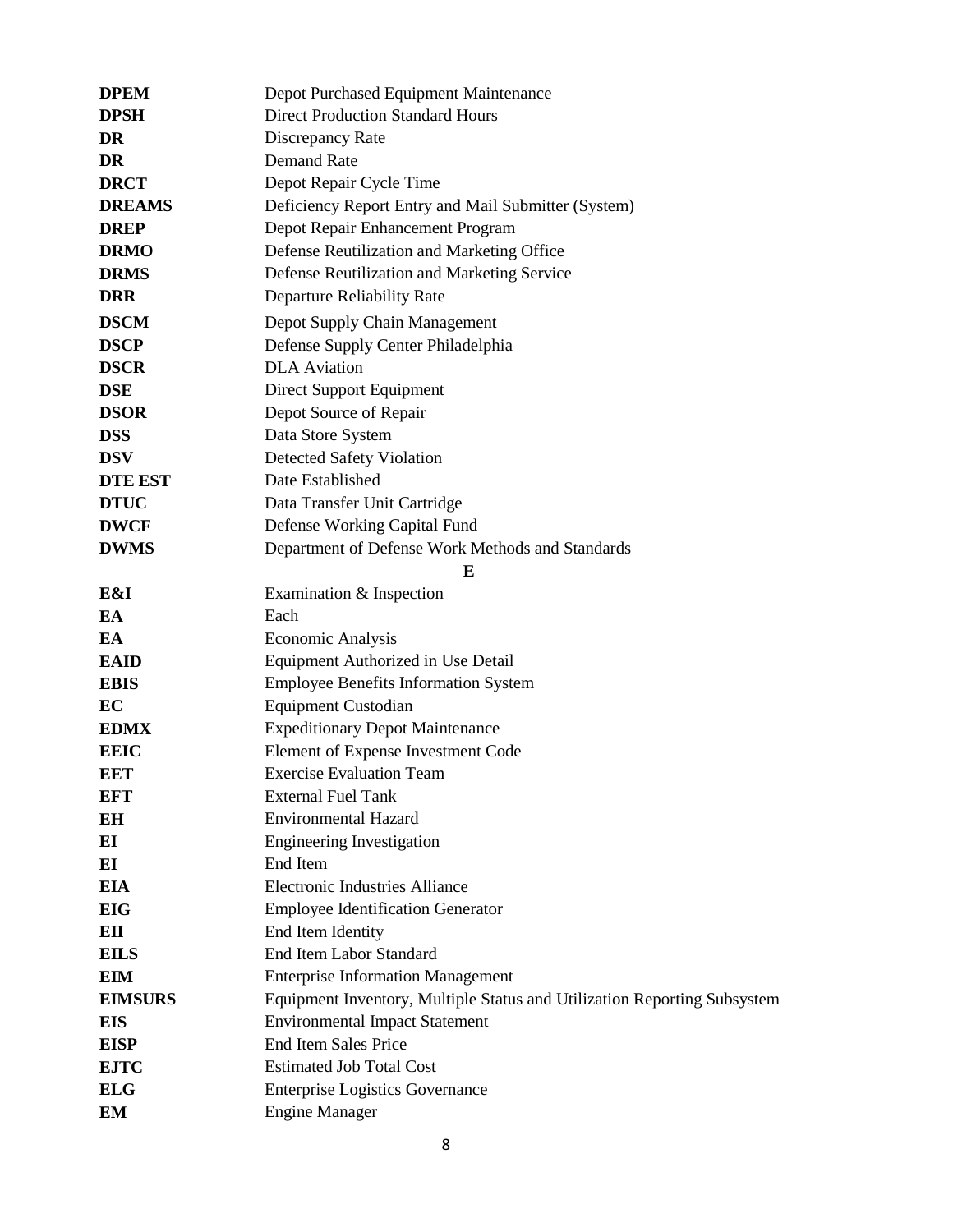| EM                          | <b>Equipment Monitors</b>                                                                      |
|-----------------------------|------------------------------------------------------------------------------------------------|
| <b>EMO</b>                  | <b>Equipment Management Office</b>                                                             |
| <b>EMSS</b>                 | <b>EXPRESS MAJCOM Scenario Subsystem</b>                                                       |
| <b>ENGR</b>                 | Engineer                                                                                       |
| EO                          | <b>Equal Opportunity</b>                                                                       |
| <b>EOFY</b>                 | End of Fiscal Year                                                                             |
| <b>EOM</b>                  | End of Month                                                                                   |
| EOQ                         | End of Quarter                                                                                 |
| <b>EPE</b>                  | <b>Evaluator Proficiency Evaluation</b>                                                        |
| <b>EPS</b>                  | <b>Exchangeable Production System</b>                                                          |
| <b>EPSC</b>                 | <b>Exchangeable Production Support Center</b>                                                  |
| <b>ERM</b>                  | <b>Enterprise Repair Manager</b>                                                               |
| <b>ERRC</b>                 | <b>Engine Regional Repair Center</b>                                                           |
| <b>ERRC</b>                 | Expendability, Recoverability, Reparability Category                                           |
| <b>ERRP</b>                 | <b>Engineering Requirements Review Process</b>                                                 |
| ES                          | <b>Equipment Specialist</b>                                                                    |
| <b>ESD</b>                  | <b>Electrostatic Discharge</b>                                                                 |
| <b>ESDP</b>                 | <b>Emerging Supervisor Development Program</b>                                                 |
| <b>ESS</b>                  | <b>Edwards Scheduling System</b>                                                               |
| <b>EST</b>                  | Estimated                                                                                      |
| ET                          | <b>Eddy Current Testing</b>                                                                    |
| <b>ETMS</b>                 | <b>Education Training Management System</b>                                                    |
| <b>EXPRESS</b>              | Execution and Prioritization of Repair Support System                                          |
|                             |                                                                                                |
|                             | $\mathbf{F}$                                                                                   |
| <b>F&amp;FP</b>             | Force & Financial Plan                                                                         |
| F/M                         | <b>File Maintenance</b>                                                                        |
| FA                          | <b>Functional Advocate</b>                                                                     |
| FA                          | <b>Financial Accounting</b>                                                                    |
| <b>FAA</b>                  | <b>Federal Aviation Administration</b>                                                         |
| <b>FAD</b>                  | Force Activity Designator                                                                      |
| FAR                         | <b>Federal Acquisition Regulation</b>                                                          |
| <b>FAT</b>                  | <b>First Article Test</b>                                                                      |
| FC                          | <b>Facility Code</b>                                                                           |
| FC                          | <b>Functional Commander</b>                                                                    |
| <b>FCA</b>                  | <b>Functional Configuration Audit</b>                                                          |
| <b>FCB</b>                  | <b>Functional Configuration Baseline</b>                                                       |
| <b>FCF</b>                  | <b>Functional Flight Check</b>                                                                 |
| FCI                         | <b>Functional Configuration Identification</b>                                                 |
| <b>FCRN</b>                 | <b>Fund Classification Reference Number</b>                                                    |
| <b>FD</b>                   | <b>Functional Director</b>                                                                     |
| <b>FED</b>                  | <b>Forced Equipment Document</b>                                                               |
| <b>FEEMS</b>                | Field Engine Exchangeable Management System                                                    |
| <b>FEHB</b>                 | Federal Employees Health Benefit                                                               |
| <b>FEM</b>                  | Facilities and Equipment Maintenance System                                                    |
| <b>FEMS</b><br><b>FIABS</b> | Facility and Equipment Maintenance System<br>Financial Inventory and Accounting Billing System |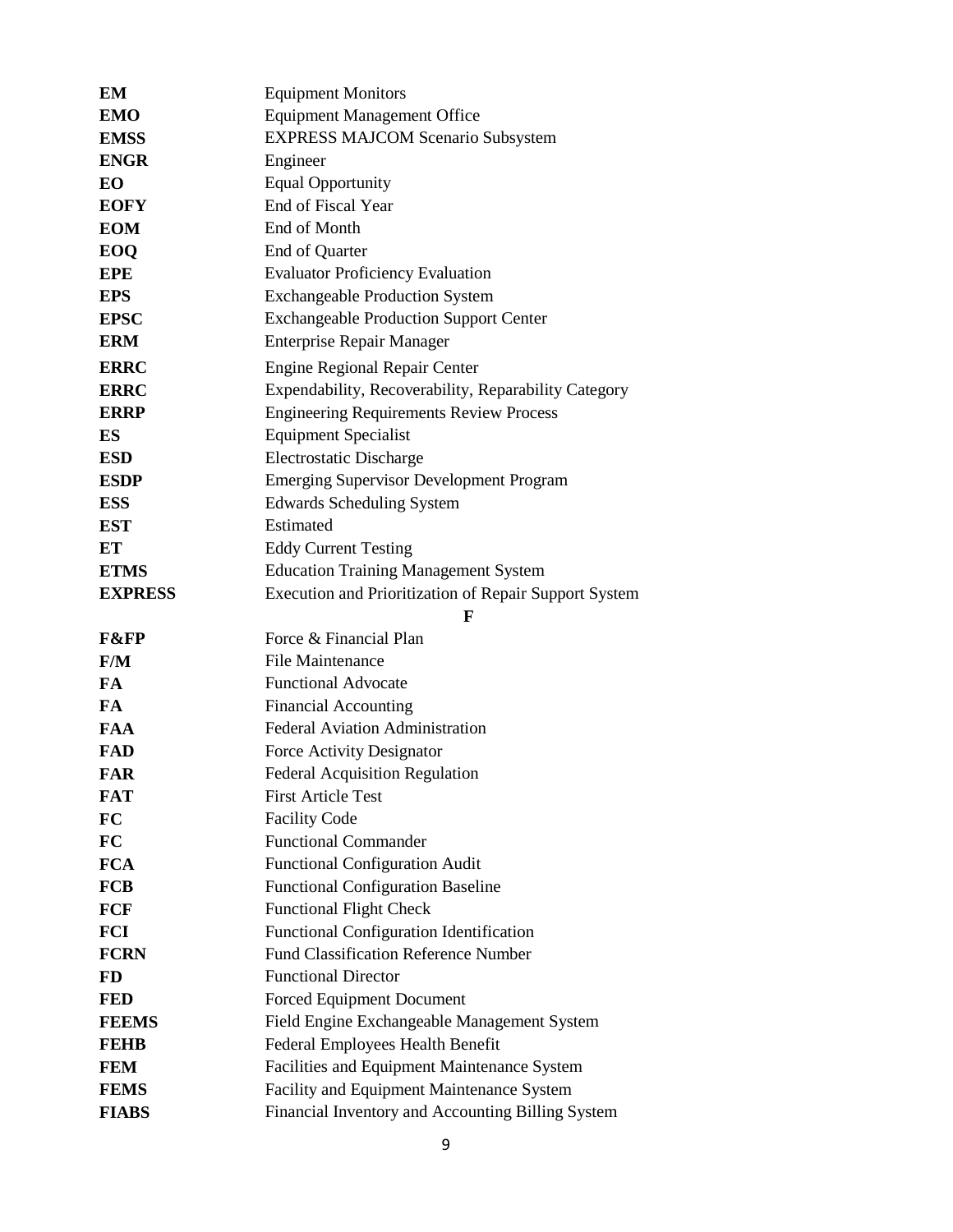| <b>FICA</b>        | <b>Federal Insurance Contributions Act</b>            |
|--------------------|-------------------------------------------------------|
| <b>First Shirt</b> | <b>First Sergeant</b>                                 |
| <b>FJCC</b>        | <b>Future JON Classification Code</b>                 |
| <b>FLSA</b>        | Fair Labor Standards Act                              |
| <b>FMB</b>         | Financial Management and Budgeting                    |
| <b>FMEA</b>        | Failure Modes and Effects Analysis                    |
| <b>FMLA</b>        | Family Medical Leave Act                              |
| <b>FMR</b>         | <b>Financial Management Regulation</b>                |
| <b>FMRD</b>        | Depot Maintenance Financials                          |
| <b>FMS</b>         | <b>Foreign Military Sales</b>                         |
| <b>FO</b>          | Foreign Object                                        |
| <b>FOB</b>         | Found on Base                                         |
| <b>FOC</b>         | <b>Full Operational Capability</b>                    |
| <b>FOD</b>         | Foreign Object Damage                                 |
| <b>FOM</b>         | <b>Facilitate Other Maintenance</b>                   |
| <b>FPCI</b>        | <b>Future Production Count Indicator</b>              |
| FQ                 | <b>Fiscal Quarter</b>                                 |
| <b>FR</b>          | Fix Rate                                              |
| <b>FRM</b>         | <b>Funded Requirements Management</b>                 |
| <b>FRP</b>         | <b>Funds Realignment Projection</b>                   |
| <b>FRR</b>         | <b>Funds Realignment Request</b>                      |
| <b>FSC</b>         | <b>Federal Stock Class</b>                            |
| <b>FSC</b>         | <b>Federal Supply Class</b>                           |
| <b>FSC IMC</b>     | Federal Supply Class - Item Manager Code              |
| <b>FSD</b>         | Fire Safety Deficiency                                |
| <b>FSG</b>         | <b>Federal Supply Group</b>                           |
| <b>FSS</b>         | <b>Federal Supply System</b>                          |
| <b>FSS</b>         | Force Support Squadron                                |
| FT                 | <b>Full Time</b>                                      |
| <b>FTD</b>         | <b>Field Training Detachment</b>                      |
| <b>FUT</b>         | Future                                                |
| <b>FWG</b>         | <b>Financial Working Group</b>                        |
| <b>FWP</b>         | Part that was AWP; now scheduled for repair after all |
| <b>FWS</b>         | <b>Federal Wage Series</b>                            |
| FY                 | <b>Fiscal Year</b>                                    |
| <b>FYDP</b>        | <b>Future Years Defense Program</b><br>G              |
| <b>G</b> CD TI     | <b>G</b> Condition Turn-In                            |
| G&A                | General & Administrative                              |
| <b>G004L</b>       | <b>Job Order Production Master System</b>             |
| G097               | Programmed Depot Maintenance Scheduling System        |
| G337               | <b>Inventory Tracking System</b>                      |
| <b>GA</b>          | <b>Ground Abort</b>                                   |
| <b>GCL</b>         | Group Capacity Lead                                   |
| <b>GEIA</b>        | Government Electronic and Information Technology      |
| <b>GFE</b>         | Government Furnished Equipment                        |
|                    |                                                       |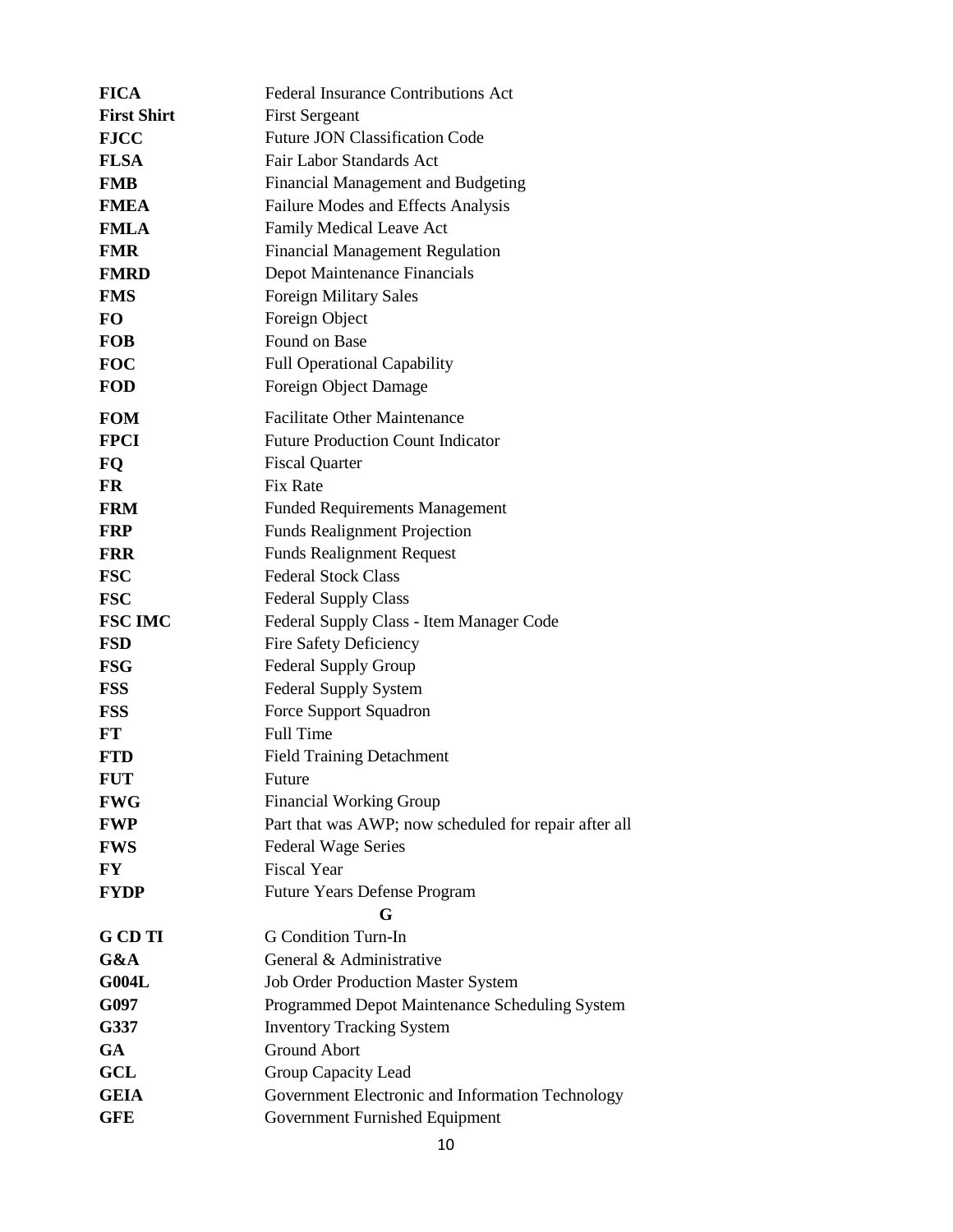| <b>GFM</b>          | Government Furnished Material                    |
|---------------------|--------------------------------------------------|
| GFP                 | Government Furnished Property                    |
| <b>GIDEP</b>        | Government Industry Data Exchange Program        |
| <b>GLA</b>          | <b>General Ledger Accounts</b>                   |
| <b>GPC</b>          | Government Purchase Card                         |
| <b>GS</b>           | General Schedule                                 |
| <b>GSA</b>          | <b>General Services Adminstration</b>            |
| <b>GSD</b>          | <b>General Support Division</b>                  |
| <b>GSE</b>          | Ground Support Equipment                         |
|                     | н                                                |
| H CD TI             | H Condition Turn-In                              |
| H <sub>0</sub> 33   | <b>Cost and Production Performance Module</b>    |
| <b>HAF</b>          | <b>Headquarters Air Force</b>                    |
| <b>HAZMAT</b>       | <b>Hazardous Material</b>                        |
| <b>HLA</b>          | <b>Historical Labor Application</b>              |
| <b>HMIS</b>         | Hazardous Material Information System            |
| <b>HPO</b>          | <b>High Performing Organization</b>              |
| HQ                  | Headquarters                                     |
| HQ                  | Hangar Queen                                     |
| <b>HQ AFMC/A1</b>   | HQ AFMC, Manpower, Personnel & Services          |
| HQ AFMC/A2/5        | HQ AFMC, Intelligence & Requirements Directorate |
| <b>HQ AFMC/A4</b>   | HQ AFMC, Logistics Directorate                   |
| <b>HQ AFMC/A4DM</b> | HQ AFMC, Depot Modernization and Investments     |
| HQ AFMC/A6/7        | HQ AFMC, Communications, Installations & Mission |
| <b>HQ AFMC/A8/9</b> | HQ AFMC, Strategic Plans, Programs and Analysis  |
| <b>HQ AFMC/FM</b>   | HQ AFMC, Financial Management                    |
| <b>HQ AFMC/FMC</b>  | HQ AFMC, Cost Analysis Division                  |
| <b>HQ AFMC/FMR</b>  | HQ AFMC, Depot Maintenance Activity Group Branch |
| <b>HQ AFMC/PK</b>   | HQ AFMC, Contracting                             |
| <b>HQ USAF</b>      | Headquarters United States Air Force             |
| HR                  | Hour                                             |
| <b>HSLDR</b>        | Home Station Logistics Departure Reliability     |
| <b>HSR</b>          | <b>Sales Rate</b>                                |
| <b>HST</b>          | Historical                                       |
| <b>HVAC</b>         | Heating, Ventilation, and Air Conditioning       |
| <b>HWDC</b>         | Half-Wave Direct Current                         |
|                     | I                                                |
| I&S                 | Interchangeable and Substitution                 |
| IA                  | <b>Implementation Agreement</b>                  |
| IA                  | <b>Information Assurance</b>                     |
| IA                  | <b>Inspection Authorization</b>                  |
| <b>IAO</b>          | <b>Information Assurance Officer</b>             |
| <b>IAW</b>          | In Accordance With                               |
| <b>ICBM</b>         | <b>Intercontinental Ballistic Missile</b>        |
| <b>ICM</b>          | <b>Institute of Configuration Management</b>     |
| <b>ICP</b>          | <b>Inventory Control Point</b>                   |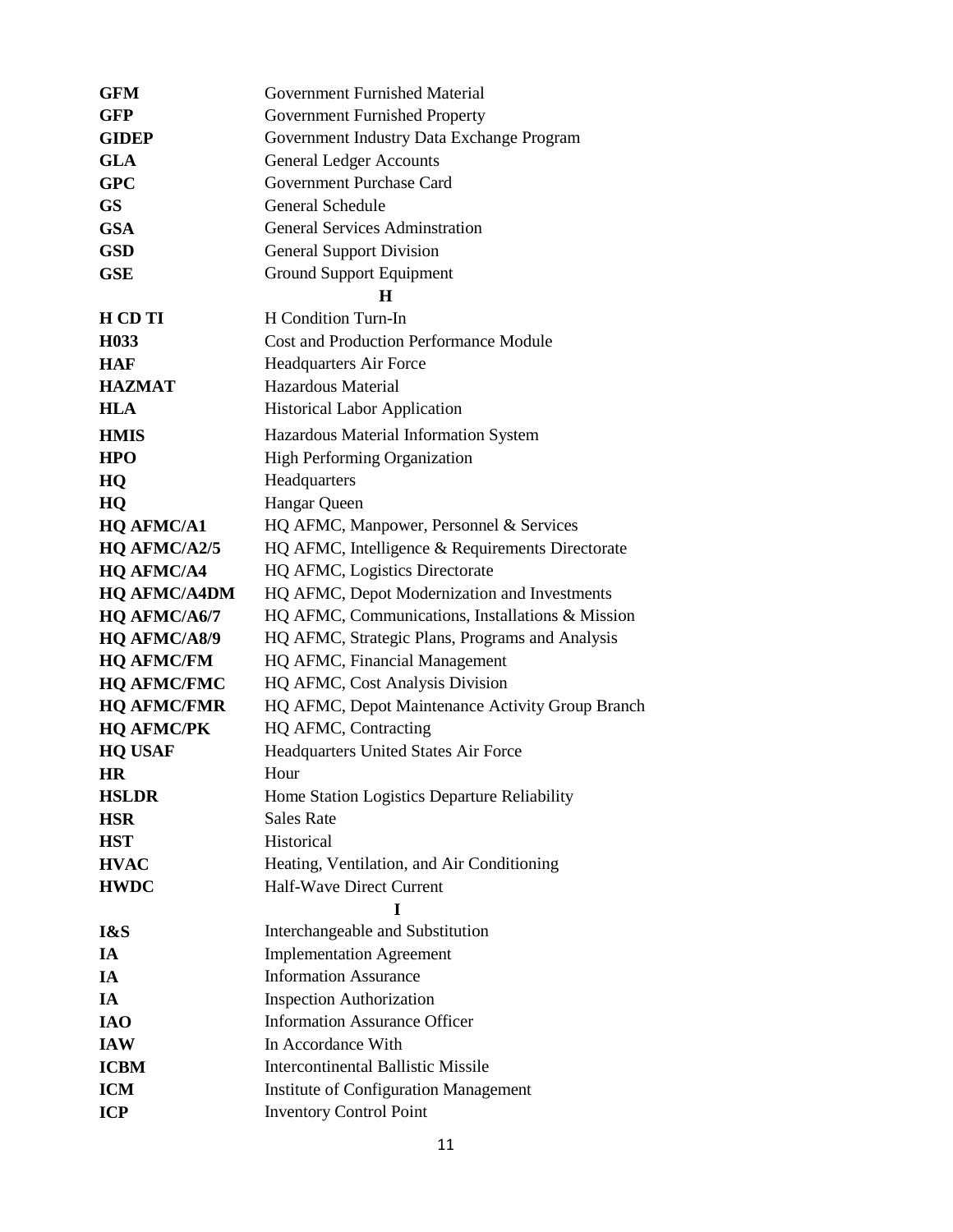| <b>ICS</b>     | <b>Interim Contract Support</b>                     |
|----------------|-----------------------------------------------------|
| ID             | Identification                                      |
| <b>IDEA</b>    | Air Force Innovated Development through Employee    |
| IE             | <b>Integration Engine</b>                           |
| <b>IEC</b>     | <b>International Electro-technical Commission</b>   |
| <b>IEEE</b>    | Institute of Electronic and Electrical Engineers    |
| <b>IEMO</b>    | <b>Installation Equipment Management Office</b>     |
| <b>IET</b>     | <b>Industrial Engineering Technician</b>            |
| <b>IFE</b>     | In-Flight Emergency                                 |
| IG             | <b>Inspector General</b>                            |
| <b>ILCM EF</b> | Integrated Life Cycle Management Executive Forum    |
| <b>ILM</b>     | Intermediate Level Maintenance                      |
| <b>ILS</b>     | <b>Integrated Logistics Support</b>                 |
| IM             | <b>Item Manager</b>                                 |
| <b>IMC</b>     | Item Manager Code                                   |
| <b>IMT</b>     | <b>Information Management Tool</b>                  |
| <b>INS/NSO</b> | <b>Insurance/Numerical Stockage Objective</b>       |
| <b>INW</b>     | Items In-Work                                       |
| <b>IOE</b>     | <b>Initial Outfitting Equipment</b>                 |
| <b>IPB</b>     | <b>Illustrated Parts Breakdown</b>                  |
| <b>IPE</b>     | <b>Industrial Plant Equipment</b>                   |
| <b>IPT</b>     | <b>Integrated Product Team</b>                      |
| <b>IPV</b>     | <b>Integrated Prime Vendor</b>                      |
| IQU            | <b>Integrated Query Utility</b>                     |
| <b>IR</b>      | <b>Infrared</b>                                     |
| <b>IRR</b>     | <b>Internal Rate of Return</b>                      |
| <b>IRRB</b>    | <b>Integrated Requirements Review Board</b>         |
| <b>ISA</b>     | Inter-service Support Agreement                     |
| <b>ISI</b>     | In Service Inspection                               |
| <b>ISMT</b>    | <b>Information System Management Tool</b>           |
| <b>ISO</b>     | International Organization on Standardization       |
| <b>ITA</b>     | <b>Interface Test Adapters</b>                      |
| <b>ITK</b>     | <b>Individual Tool Kit</b>                          |
| <b>ITN</b>     | <b>Inventory Tracking Number</b>                    |
| <b>ITS</b>     | <b>Inventory Tracking System</b>                    |
| <b>IUID</b>    | Item Unique Identification                          |
| IV             | <b>Isolated Violation</b>                           |
|                | J.                                                  |
| J&A            | Justification and Approval                          |
| <b>JAG</b>     | Judge Advocate General                              |
| <b>JCC</b>     | <b>JON Classification Code</b>                      |
| JD             | <b>Job Designator</b>                               |
| <b>JDMAG</b>   | Joint Depot Maintenance Activity Group              |
| <b>JDRIS</b>   | Joint Deficiency Reporting and Investigation System |
| <b>JDRS</b>    | Joint Discrepancy Reporting System                  |
| $\bf{J}$       | Job Order                                           |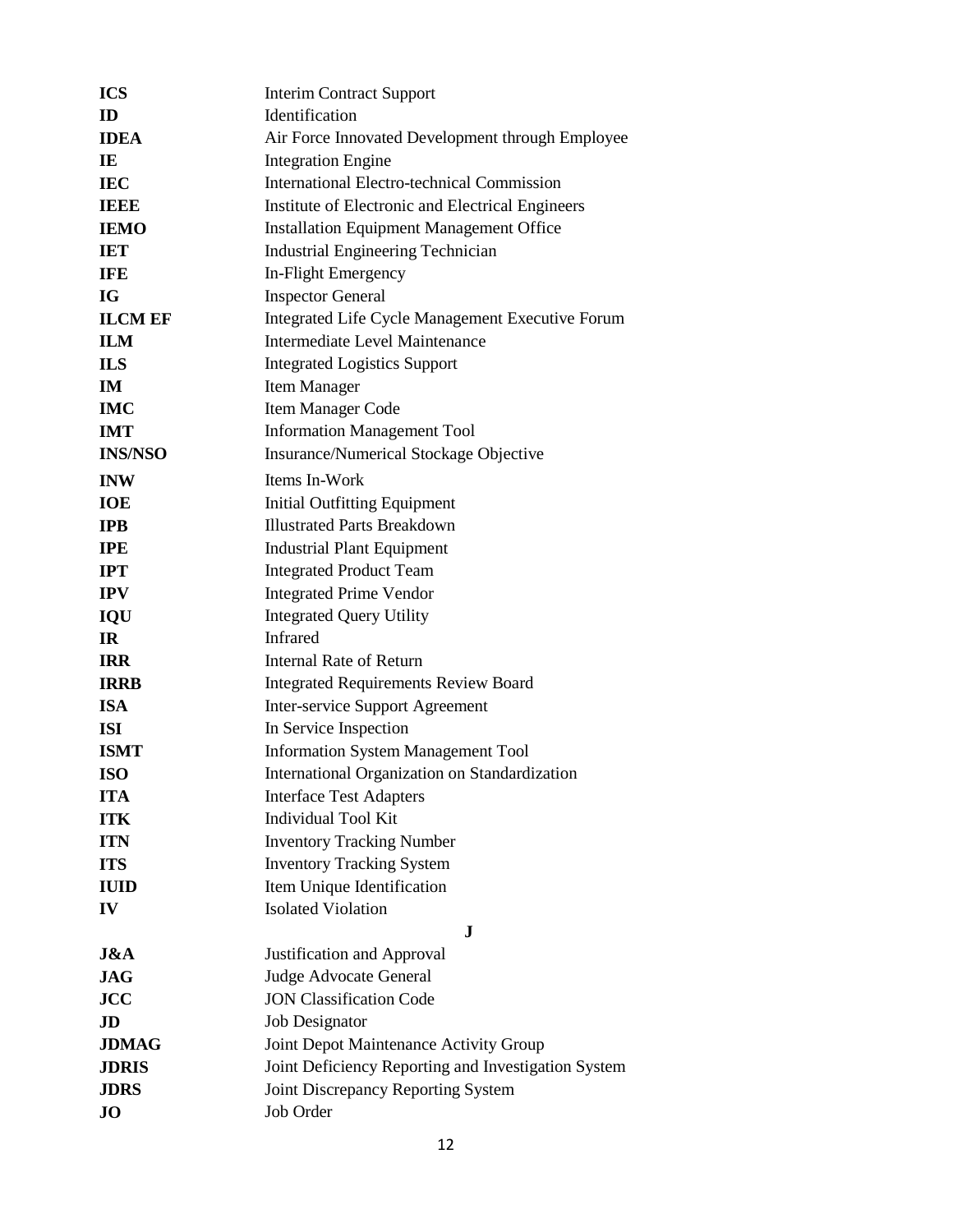| <b>JOAP</b>      | Joint Oil Analysis Program                            |
|------------------|-------------------------------------------------------|
| <b>Job Plan</b>  | Plan for completing the work for a customer's request |
| <b>JON</b>       | <b>Job Order Number</b>                               |
| <b>JON E HRS</b> | <b>Job Order Number Earned Hours</b>                  |
| <b>JON SUF</b>   | <b>Job Order Number Suffix</b>                        |
| <b>JONC</b>      | <b>Job Order Number Completions</b>                   |
| <b>JONI</b>      | <b>Job Order Number Inductions</b>                    |
| <b>JOPMS</b>     | <b>Job Order Production Master System</b>             |
| <b>JOQ</b>       | <b>Job Order Quantity</b>                             |
| JPC              | <b>Job Order Number Production Count</b>              |
| <b>JSC</b>       | <b>JON Status Code</b>                                |
| JS               | <b>Job Order Status</b>                               |
| <b>JST</b>       | Journeyman Shop Technician                            |
|                  | K                                                     |
| <b>KPI</b>       | Key Performance Indicator                             |
| <b>KPP</b>       | Key Performance Parameter                             |
| <b>KTL</b>       | <b>Key Task Listing</b>                               |
|                  | L                                                     |
| <b>LASS</b>      | Lab Area Support Stock                                |
| LB               | <b>Logistics Board</b>                                |
| <b>LCAP</b>      | Logistics Compliance Assessment Program               |
| <b>LCAT</b>      | Logistics Compliance Assessment Team                  |
| <b>LCL</b>       | Life Cycle Logistics                                  |
| <b>LCSE</b>      | Life Cycle Systems Engineering                        |
| <b>LEAN</b>      | Not an Acronym - A Process                            |
| <b>LES</b>       | Leave and Earnings Statement                          |
| LH               | <b>Holiday Leave</b>                                  |
| <b>LMR</b>       | Land Mobile Radio                                     |
| LO               | Low Observables                                       |
| Log21            | <b>Expeditionary Logistics, 21st Century</b>          |
| <b>LOM</b>       | List of Material                                      |
| <b>LOTO</b>      | Lock Out/Tag Out                                      |
| <b>LPDP</b>      | <b>Logistics Professional Development Program</b>     |
| <b>LRDP</b>      | <b>Logistics Requirements Determination Process</b>   |
| <b>LRU</b>       | Line Replaceable Unit                                 |
| <b>LSEP</b>      | Logistics Standardization and Evaluation Program      |
| <b>LSET</b>      | Logistics Standardization and Evaluation Team         |
| <b>LSM</b>       | <b>Labor Standard Master</b>                          |
| LT               | Lot                                                   |
| LT               | Traumatic Injury (Leave Code)                         |
| LT&E             | Logistics Test & Evaluation                           |
| <b>LTA</b>       | Logic Tree Analysis                                   |
| LU               | Day of Injury (Leave Code)                            |
| <b>LWOP</b>      | Leave Without Pay                                     |
|                  | M                                                     |
| M&R              | Maintenance & Repair                                  |
|                  |                                                       |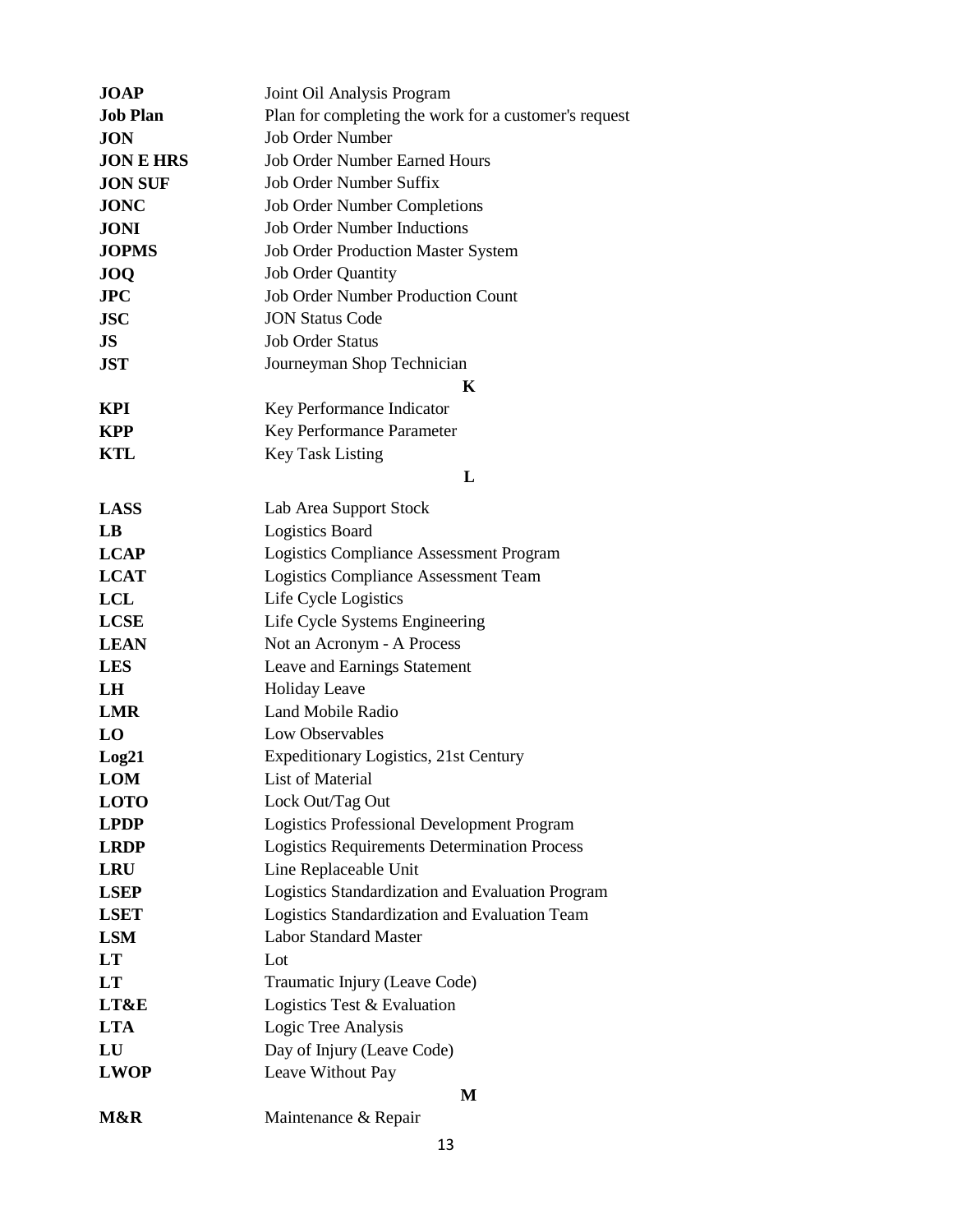| M&S                | Modeling and Simulation                      |
|--------------------|----------------------------------------------|
| <b>MAJCOM</b>      | Major Command                                |
| <b>MASS</b>        | <b>Mission Capable Asset Sourcing System</b> |
| <b>MAXIMO</b>      | <b>COTS Planning and Scheduling Software</b> |
| <b>MC</b>          | <b>Minor Construction</b>                    |
| <b>MCM</b>         | Machine Conditioning Monitoring              |
| <b>MDS</b>         | <b>Mission Design Series</b>                 |
| <b>MEGP</b>        | <b>Mission Essential Ground Personnel</b>    |
| MEI                | Major End Item                               |
| <b>MER</b>         | Master Employee Record                       |
| <b>MFP</b>         | Major Force Program                          |
| <b>MFR</b>         | Manufacture                                  |
| <b>MFG</b>         | Manufacture                                  |
| <b>MGM</b>         | <b>Material Group Manager</b>                |
| <b>MGN</b>         | <b>Mission Generation Network</b>            |
| MI                 | <b>Management Inspection</b>                 |
| MI                 | Monthly Induction                            |
| <b>MIC</b>         | Maintenance Inventory Center                 |
| <b>MICAP</b>       | <b>Mission Capable</b>                       |
| <b>MIL HDBK</b>    | Military Handbook                            |
| <b>MIL STD</b>     | <b>Military Standard</b>                     |
| <b>MILCON</b>      | <b>Military Construction</b>                 |
| <b>MILE</b>        | Minuteman Integrated Life Extension          |
| <b>MIPR</b>        | Military Inter Department Purchase Request   |
| <b>MIS</b>         | Maintenance Information System               |
| <b>MISTR</b>       | Management of Items Subject to Repair        |
| MМ                 | <b>Material Management</b>                   |
| <b>MMA</b>         | Maintenance Management Analysis              |
| <b>MMC or MMSC</b> | Material Management Aggregation Code         |
| <b>MMHS</b>        | Mechanized Material Handling Systems         |
| <b>MMTL</b>        | Material Management Team Lead                |
| МO                 | Monthly                                      |
| <b>MO E HRS</b>    | <b>Monthly Earned Hours</b>                  |
| <b>MO INDC</b>     | Monthly Induction                            |
| <b>MO SV COMPL</b> | Monthly Serviceable Completion               |
| <b>MOA</b>         | Memorandum of Agreement                      |
| <b>MOC</b>         | <b>Maintenance Operation Center</b>          |
| <b>MOD</b>         | Modification                                 |
| <b>MOU</b>         | Memorandum of Understanding                  |
| <b>MP&amp;E</b>    | Maintenance Planning and Execution           |
| <b>MPC</b>         | <b>Monthly Production Count</b>              |
| <b>MPS</b>         | <b>Material Processing System</b>            |
| <b>MPS</b>         | <b>Master Production Schedule</b>            |
| MR                 | Memorandum of Record                         |
| <b>MRO</b>         | Maintenance, Repair and Overhaul             |
| MRT                | Maintenance Review Team                      |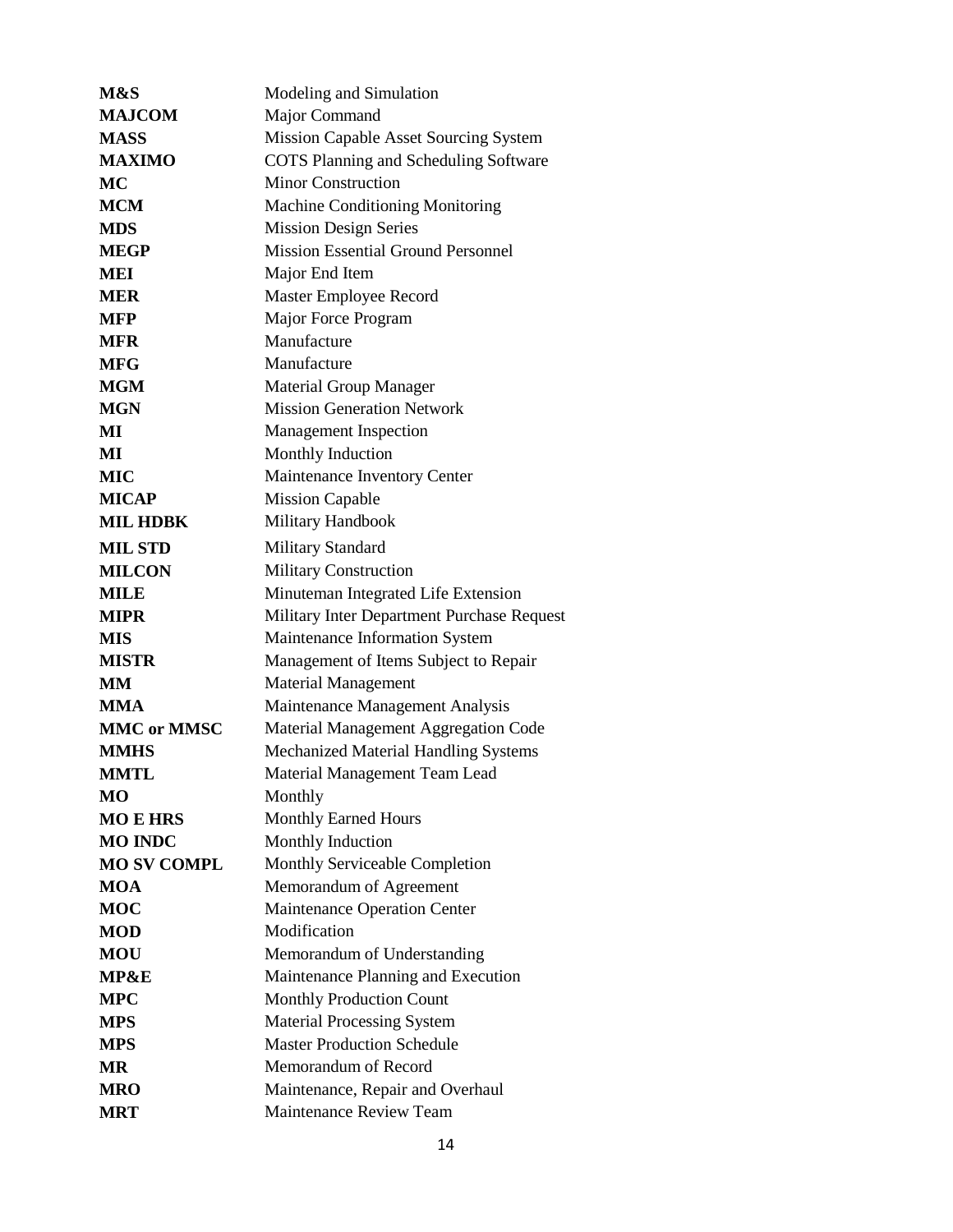| <b>MRT</b>          | Maintenance Recovery Team                                        |
|---------------------|------------------------------------------------------------------|
| <b>MRWP</b>         | Maintenance Requirements Work Package                            |
| <b>MSC</b>          | Monthly Serviceable Completion                                   |
| <b>MSD</b>          | <b>Material Support Division</b>                                 |
| <b>MSDS</b>         | <b>Material Safety Data Sheet</b>                                |
| <b>MSE</b>          | <b>Munitions Support Equipment</b>                               |
| <b>MSE</b>          | Maintenance Scheduling Effectiveness                             |
| <b>MSEP</b>         | Maintenance Standardization and Evaluation Program               |
| <b>MSIP</b>         | Multi Stage Improvement Program                                  |
| <b>MSOR</b>         | Multiple Source of Repair                                        |
| МT                  | <b>Magnetic Particle Testing</b>                                 |
| <b>MTBCF</b>        | Mean Time Between Critical Failure                               |
| <b>MTBF</b>         | Mean Time Between Failure                                        |
| <b>MTBM</b>         | Mean Time Between Maintenance                                    |
| <b>MTBOMF</b>       | Mean Time Between Operational Mission Failure                    |
| <b>MTBR</b>         | Mean Time Between Repair                                         |
| <b>MTL QTY</b>      | <b>Material Quantity</b>                                         |
| <b>MTM</b>          | <b>Methods Time Measurement</b>                                  |
| <b>MTST</b>         | Magnetic Tape Selectric Typewriter                               |
| <b>MTTD</b>         | Mean Time to Diagnose                                            |
| <b>MTTF</b>         | Mean Time to Failure                                             |
| <b>MTTR</b>         | Mean Time to Repair                                              |
| <b>MWB</b>          | Maintenance Workbook                                             |
| <b>MWR</b>          | Maintenance Work Request                                         |
| <b>MXG</b>          | Maintenance Group                                                |
| <b>MXSG</b>         | Maintenance Support Group                                        |
| <b>MXW</b>          | Maintenance Wing                                                 |
|                     | N                                                                |
| N SVC Comp          | Non Serviceable Completion                                       |
| <b>NADCAP</b>       | National Aerospace and Defense Contractors Accreditation Program |
| <b>NASA</b>         | National Aeronautics and Space Administration                    |
| <b>NATO</b>         | North Atlantic Treaty Organization                               |
| NC                  | <b>Numerically Controlled</b>                                    |
| <b>NCB</b>          | <b>Notional Codification Bureau</b>                              |
| <b>NCE</b>          | <b>Nuclear Certified Equipment</b>                               |
| <b>NCE</b>          | <b>Numerically Controlled Equipment</b>                          |
| <b>NCSL</b>         | National Conference of Standards Laboratories                    |
| <b>NDI</b>          | Non Destructive Inspection                                       |
| <b>NDT</b>          | Non Destructive Test                                             |
| <b>NetWORKS MTO</b> | Made to Order Software used for aircraft parts inventory control |
| <b>NEW</b>          | Net Explosive Weight                                             |
| <b>NFPA</b>         | <b>National Fire Protection Association</b>                      |
| <b>NHA</b>          | Next Higher Assembly                                             |
| <b>NICP</b>         | Naval Inventory Control Point                                    |
| <b>NIIN</b>         | National Item Identification number                              |
| <b>NIMMS</b>        | Naval Air Systems Command Industrial Material Management System  |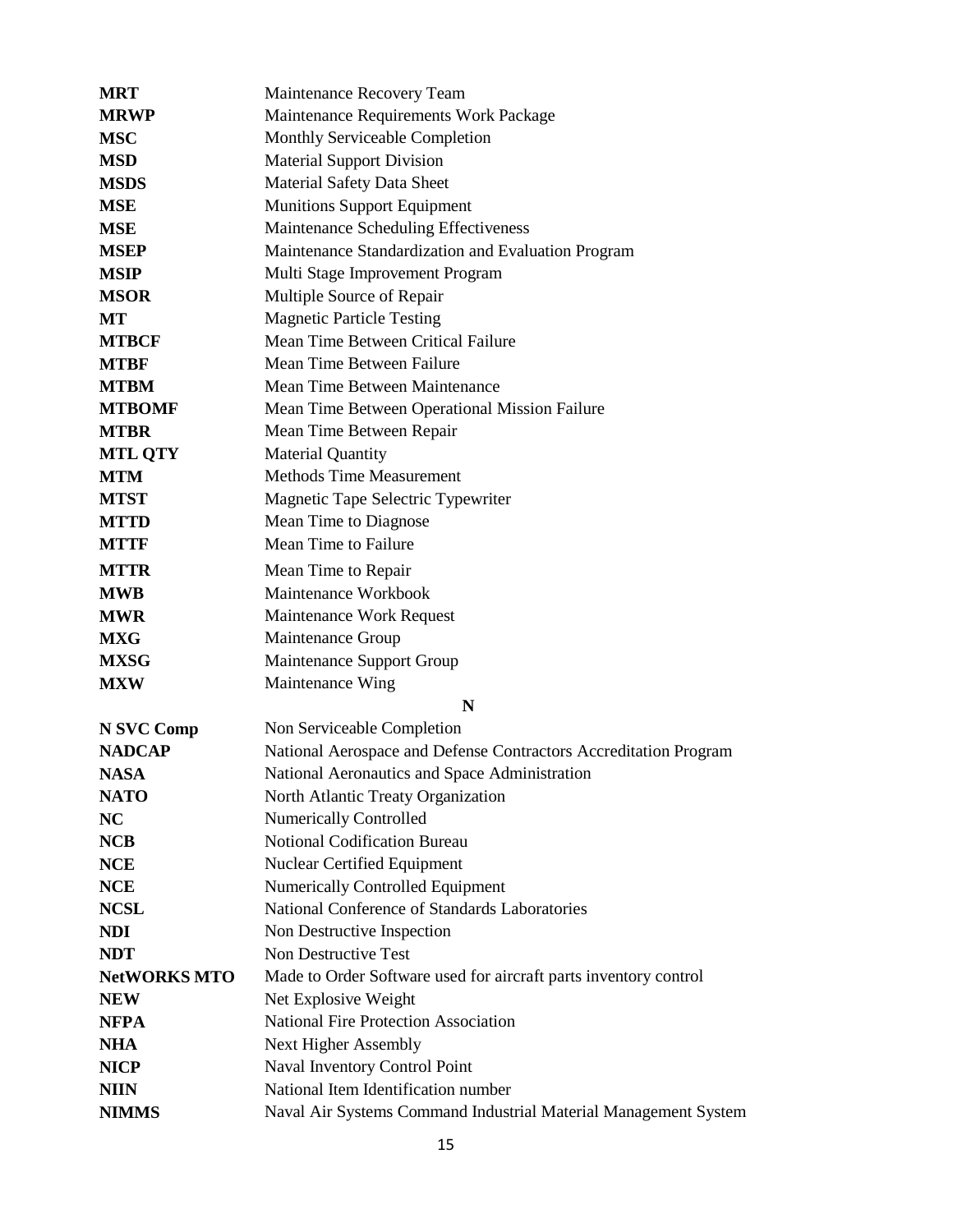| <b>NIST</b>    | National Institute of Standards              |
|----------------|----------------------------------------------|
| <b>NLT</b>     | No Later Than                                |
| <b>NMCB</b>    | Not Mission Capable Both                     |
| <b>NOCM</b>    | <b>Nuclear Ordnance Commodity Management</b> |
| <b>NPV</b>     | <b>Net Present Value</b>                     |
| <b>NR</b>      | Number                                       |
| <b>NRO</b>     | Net Repair Objective                         |
| <b>NRT</b>     | Near Real Time                               |
| <b>NSL</b>     | Non Stock Listed                             |
| <b>NSN</b>     | <b>National Stock Number</b>                 |
| <b>NTI</b>     | Non Test Induced                             |
| <b>NWRM</b>    | <b>Nuclear Weapons Related Material</b>      |
|                | O                                            |
| $\alpha A$     | Over & Above                                 |
| O&I            | Organizational and Intermediate              |
| O&M            | Operations & Maintenance                     |
| <b>OA</b>      | <b>Obligation Authority</b>                  |
| <b>OAP</b>     | Oil Analysis Program                         |
| <b>OBA</b>     | <b>Operating Budget Authority</b>            |
| <b>OBWP</b>    | Planning/Scheduling Section                  |
| oc             | Overtime Callback (Leave Code)               |
| <b>OC-ALC</b>  | Oklahoma City Air Logistics Complex          |
| <b>OCC FAC</b> | <b>Occurrence Factor</b>                     |
| OCL            | <b>Operation Count Limit</b>                 |
| <b>OCM</b>     | <b>On Condition Maintenance</b>              |
| <b>OCR</b>     | Office of Contract Responsibility            |
| <b>ODC</b>     | <b>Other Direct Cost</b>                     |
| OEE            | <b>Overall Equipment Effectiveness</b>       |
| OEM            | Original Equipment Manufacture               |
| OFP            | <b>Operations Flight Program</b>             |
| OІ             | <b>Operating Instruction</b>                 |
| ОI             | <b>Operating Indicators</b>                  |
| OJT            | On-the-Job Training                          |
| <b>OLRV</b>    | On Line Report Viewing                       |
| <b>OM</b>      | <b>Operator Maintenance</b>                  |
| OМ             | Organizational Maintenance                   |
| OMB            | Office of Management and Budget              |
| <b>OMEI</b>    | Other Major End Item                         |
| <b>OMEI</b>    | Other Major Equipment Item                   |
| ON             | <b>Operation Number</b>                      |
| 00             | <b>Operational Occurrences</b>               |
| <b>OO-ALC</b>  | Ogden Air Logistics Complex                  |
| 00U            | Order of Use                                 |
| <b>OPC</b>     | <b>Ownership Purpose Code</b>                |
| OPE            | Other Plant Equipment                        |
| <b>OPM</b>     | Office of Personnel Management               |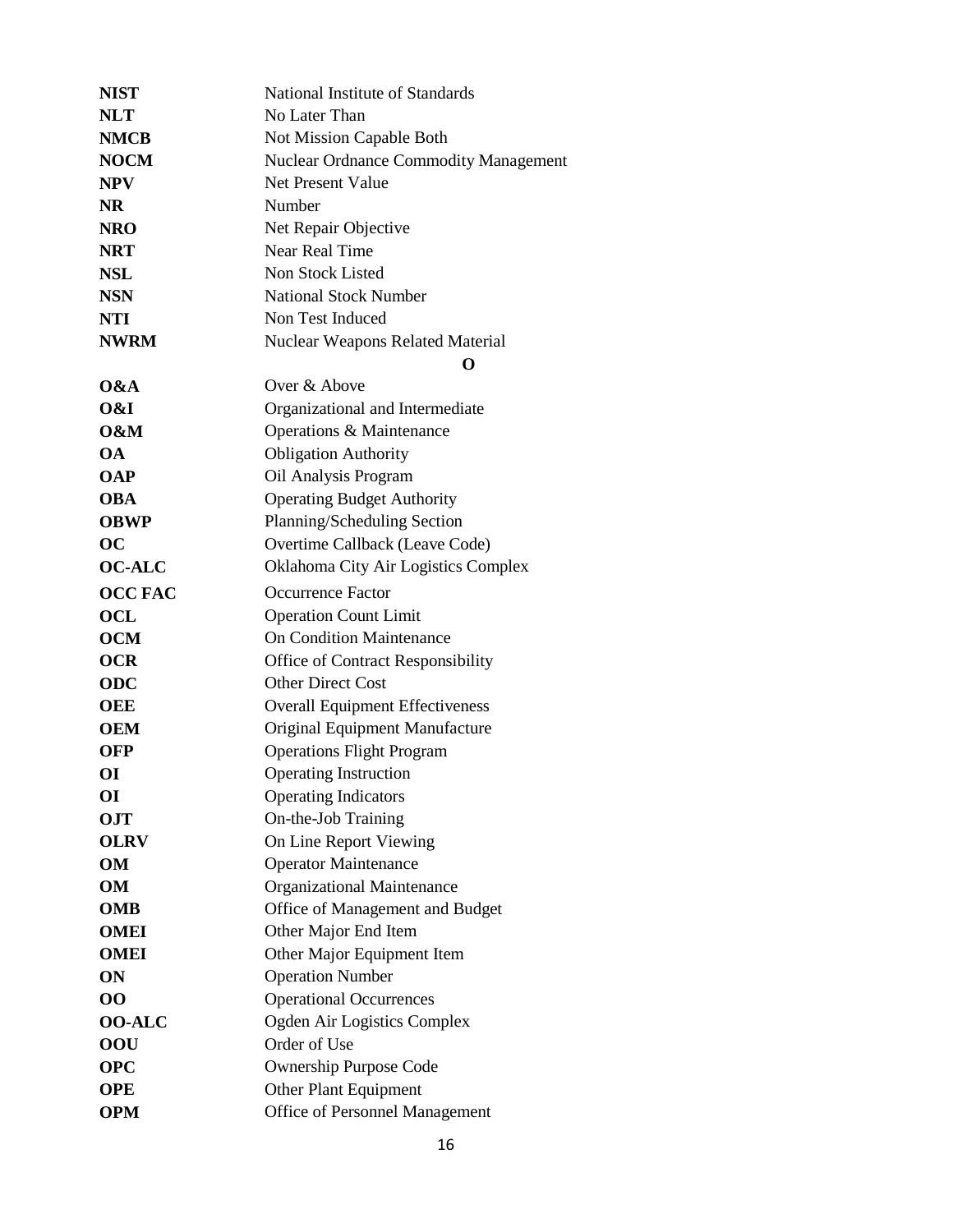| <b>OPMD</b>            | Output Per Man Day                                                        |
|------------------------|---------------------------------------------------------------------------|
| <b>OPN</b>             | Operation                                                                 |
| <b>OPR</b>             | Office of Primary Responsibility                                          |
| <b>ORACLE</b>          | <b>COTS Financial Management Software</b>                                 |
| <b>ORM</b>             | <b>Operational Risk Management</b>                                        |
| <b>ORR</b>             | <b>Operational Readiness Review</b>                                       |
| <b>OS</b>              | Overtime Scheduled (Leave Code)                                           |
| <b>OSD</b>             | Office of Secretary of Defense                                            |
| <b>OSH</b>             | <b>Operation Standard Hours</b>                                           |
| <b>OSHA</b>            | Occupational Safety and Health Administration                             |
| <b>OSI</b>             | Office of Special Investigations                                          |
| <b>OSI</b>             | Out of Service Inspection                                                 |
| <b>OSS&amp;E</b>       | <b>Operations Safety Suitability and Effectiveness</b>                    |
| <b>OTI</b>             | One Time Inspection                                                       |
| $\overline{\text{OU}}$ | Overtime Unscheduled (Leave Code)                                         |
| <b>OWO</b>             | On Work Order                                                             |
| OX                     | Overtime Unscheduled Exception (Leave Code)                               |
|                        | P                                                                         |
| P&A                    | Procedures & Analysis                                                     |
| PA                     | Personnel Availability                                                    |
| PA                     | Program Authority                                                         |
| <b>PAC</b>             | Production Acceptance Certification                                       |
| <b>PACAF</b>           | Pacific Air Forces                                                        |
| <b>PAL</b>             | Permissive Action Link                                                    |
| PAO                    | Project Administration Officer                                            |
| PAP                    | Predetermined Acceptance Probability                                      |
| PAQ                    | <b>Production Analysis Quantity</b>                                       |
| <b>PAT</b>             | <b>Planner's Address Table</b>                                            |
| PB                     | President's Budget                                                        |
| <b>PBD</b>             | <b>Program Budget Decision</b>                                            |
| <b>PBR</b>             | <b>Program Budget Review</b>                                              |
| <b>PCA</b>             | <b>Physical Configuration Audit</b>                                       |
| <b>PCI</b>             | Product Configuration Identification                                      |
| <b>PCN</b>             | Program Control Number                                                    |
| PCO                    | Procuring Contracting Officer                                             |
| <b>PCS</b>             | Permanent Change of Station                                               |
| PD                     | Production                                                                |
| <b>PD</b>              | <b>Position Description</b>                                               |
| <b>PD</b>              | <b>Project Directives</b>                                                 |
| <b>PDC</b>             | <b>Production Delay Code</b>                                              |
| <b>PDDTCP</b>          | Professional Deployment/Distribution/Transportation Certification Program |
| PdM                    | <b>Predictive Maintenance</b>                                             |
| <b>PDM</b>             | Programmed Depot Maintenance                                              |
| <b>PDMC</b>            | Planning for DLA Managed Consumables                                      |
| <b>PDMSS</b>           | Programmed Depot Maintenance Scheduling System                            |
|                        |                                                                           |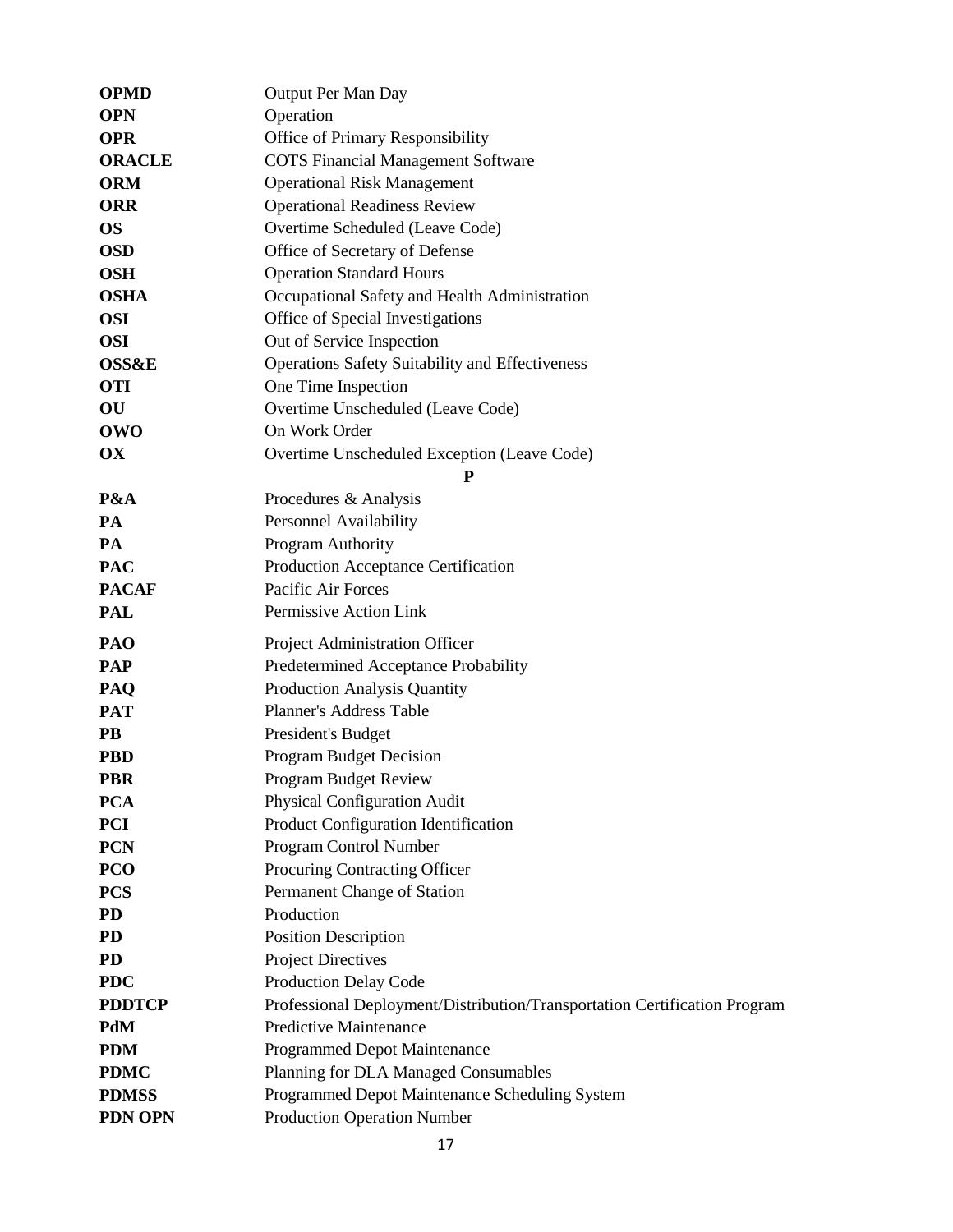| <b>PDRC</b>   | <b>Post Dock Review Checklist</b>                       |
|---------------|---------------------------------------------------------|
| <b>PDRR</b>   | <b>Post Dock Records Review</b>                         |
| <b>PDRT</b>   | <b>Post Dock Review Team</b>                            |
| PE            | <b>Personnel Evaluation</b>                             |
| PE            | Personnel Equivalents                                   |
| PE            | Program Element                                         |
| <b>PEC</b>    | Program Element Code                                    |
| PF            | <b>Phase Flow</b>                                       |
| PF            | Probability Failure                                     |
| PF&D          | Personal, Fatigue and Delay Allowances                  |
| <b>PFT</b>    | <b>Product Focus Team</b>                               |
| <b>PGM</b>    | <b>Product Group Manager</b>                            |
| <b>PGM</b>    | <b>Precision Guided Munitions</b>                       |
| <b>PH</b>     | Phase Inspection                                        |
| <b>PHI</b>    | Personal Health Information                             |
| PI            | Polarization Index                                      |
| PII           | Personally Identifiable Information                     |
| PIM           | Prime Item Manager                                      |
| <b>PIP</b>    | Product Improvement Program                             |
| <b>PIWG</b>   | Product Improvement Working Group                       |
| <b>PJM</b>    | <b>Permanent JON Master</b>                             |
| PL            | <b>Production Line</b>                                  |
| <b>PLA</b>    | <b>Planned Labor Application</b>                        |
| <b>PLA</b>    | Product Line Administrator                              |
| <b>PLCLCP</b> | Professional Life Cycle Logistics Certification Program |
| <b>PLT</b>    | Procurement Lead Team                                   |
| <b>PM</b>     | <b>Preventative Maintenance</b>                         |
| <b>PM</b>     | Program Manager                                         |
| <b>PM</b>     | Project Manager                                         |
| <b>PME</b>    | <b>Precision Measuring Equipment</b>                    |
| <b>PME</b>    | Professional Military Education                         |
| <b>PMEL</b>   | Precision Measuring Equipment Laboratory                |
| <b>PMM</b>    | Prognostic Maintenance Management                       |
| <b>PMO</b>    | Program Management Office                               |
| <b>PMS</b>    | <b>Production Management Specialist</b>                 |
| <b>PMxCP</b>  | Professional Maintenance Certification Program          |
| PN            | <b>Product Number</b>                                   |
| PO            | Project Order                                           |
| PO            | Process Order                                           |
| <b>PO/PTC</b> | Planning Organization/Planner Technician Code           |
| <b>POC</b>    | Point of Contact                                        |
| <b>POH</b>    | <b>Production Overhead</b>                              |
| <b>POL</b>    | Petroleum                                               |
| <b>POM</b>    | Program Objective Memorandum                            |
| <b>PON</b>    | Project Order Number                                    |
| <b>POS</b>    | <b>Peacetime Operating Stock</b>                        |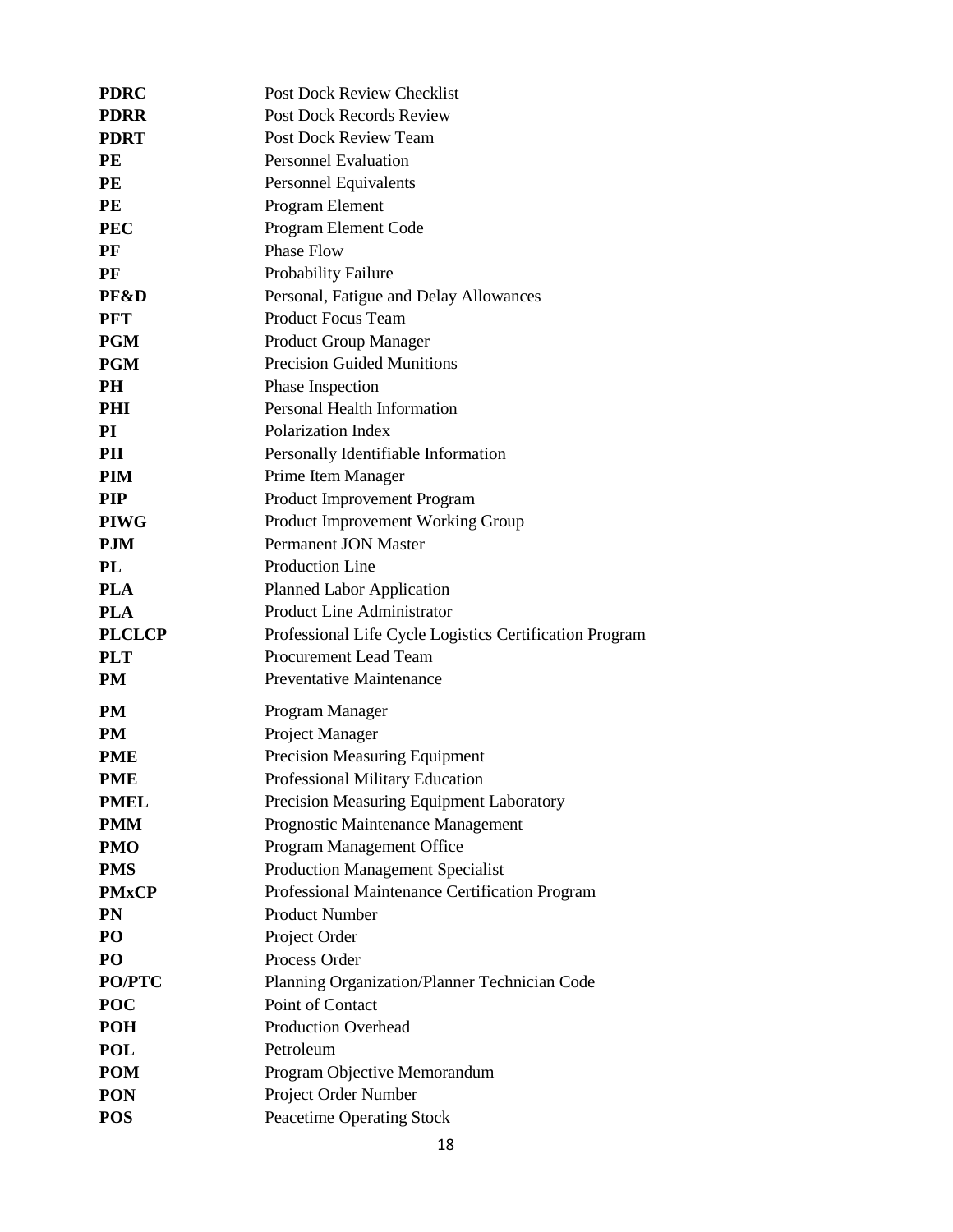| <b>POU</b>       | Point of Use                                         |
|------------------|------------------------------------------------------|
| <b>PP</b>        | Parts Preference                                     |
| $\bf PP$         | Performance Plan                                     |
| PP&E             | Plant, Property, and Equipment                       |
| <b>PPBE</b>      | Planning Programming Budgetting Execution            |
| <b>PPE</b>       | Peronal Protective Equipment                         |
| <b>PPP</b>       | Public Private Partnership                           |
| <b>PPPT</b>      | Pre-Production Planning Team                         |
| <b>PPS</b>       | <b>Pre-Production Section</b>                        |
| <b>PPT</b>       | <b>Production Planning Team</b>                      |
| <b>PQDR</b>      | <b>Product Quality Deficiency Report</b>             |
| <b>PR</b>        | <b>Purchase Request</b>                              |
| <b>PRA</b>       | <b>Planning Requirements</b>                         |
| <b>PRD</b>       | Performance Requirements Document                    |
| <b>PRI</b>       | Priority                                             |
| <b>PRM</b>       | Product Repair Manager                               |
| <b>PRS</b>       | Performance Requirements Statement                   |
| <b>PRS</b>       | Propulsion Requirements System                       |
| <b>PRV</b>       | <b>Plant Replacement Value</b>                       |
| <b>PS</b>        | <b>Production Section</b>                            |
| <b>PSC</b>       | <b>Product Support Center</b>                        |
| <b>PSC</b>       | <b>Procurement Source Code</b>                       |
| <b>PSF</b>       | <b>Production Support Flight</b>                     |
| <b>PSF</b>       | <b>Production Support Function</b>                   |
| <b>PSI</b>       | Process Shop Indicator                               |
| <b>PSM</b>       | <b>Product Support Manager</b>                       |
| <b>PSMCP</b>     | Professional Supply Management Certification Program |
| <b>PSS</b>       | <b>Production Support Section</b>                    |
| <b>PSSD</b>      | <b>Production Section Scheduling Designator</b>      |
| <b>PST</b>       | <b>Production Support Technician</b>                 |
| <b>PST</b>       | <b>Production Support Team</b>                       |
| <b>PSU</b>       | <b>Production Support Unit</b>                       |
| <b>PT</b>        | <b>Penetrant Testing</b>                             |
| <b>PT</b>        | Part Time                                            |
| <b>PTH</b>       | <b>Production Transaction History</b>                |
| <b>PTO</b>       | Preliminary Technical Order                          |
| <b>PWO</b>       | <b>Production Work Order</b>                         |
| <b>PWS</b>       | Performance Work Statement                           |
| <b>PWT</b>       | Paper Work Transaction                               |
|                  | Q                                                    |
| <b>Q REP GEN</b> | <b>Quarterly Reparable Generated</b>                 |
| Q/EI             | Quality & Engineering Investigation                  |
| Q302             | Depot Maintenance Consolidated Database              |
| QA               | <b>Quality Assurance</b>                             |
| <b>QAP</b>       | <b>Quality Assurance Plan</b>                        |
| <b>QAPC</b>      | <b>Quality Assurance Program Coordinator</b>         |
|                  |                                                      |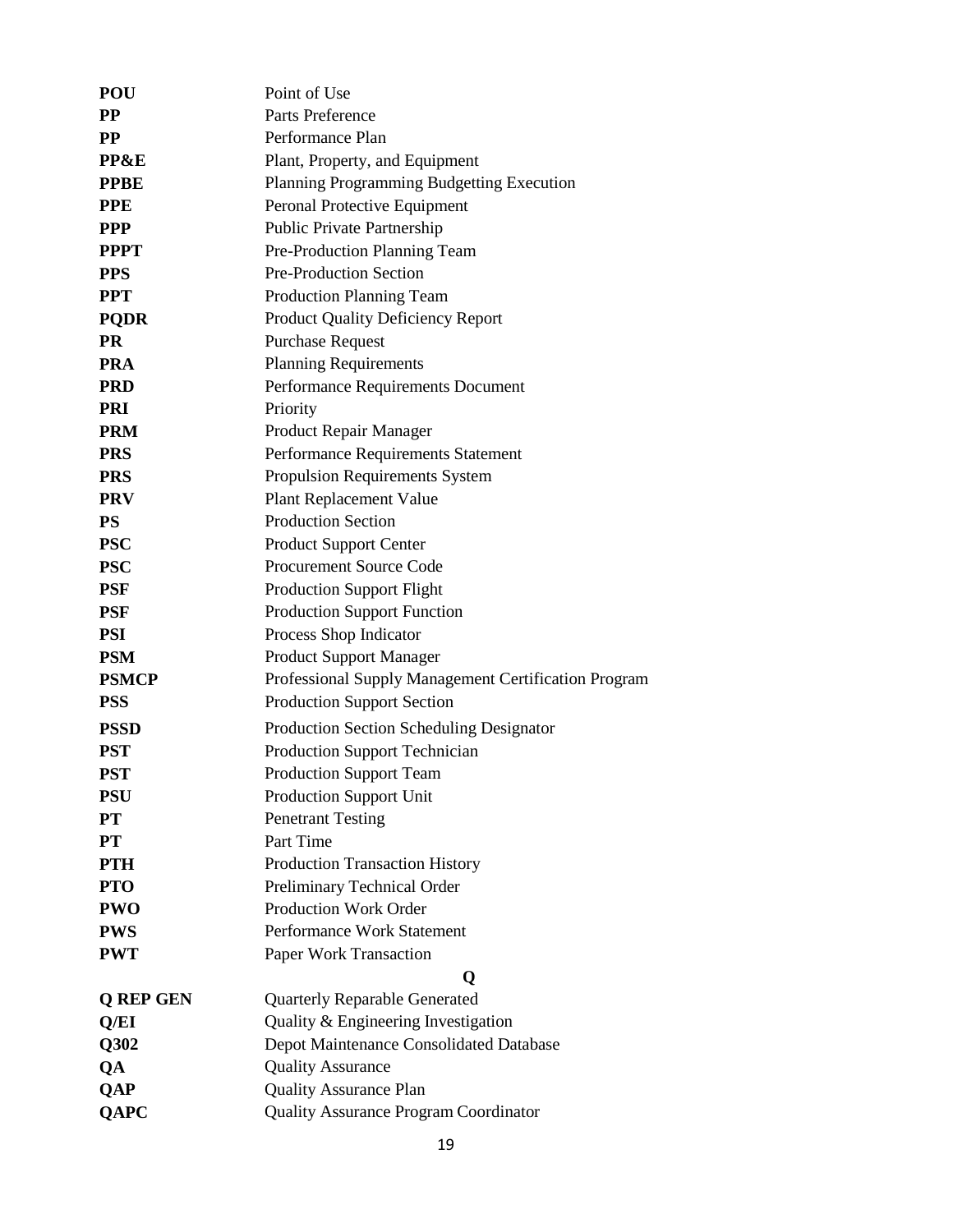| <b>QAR</b>          | <b>Quality Assessment Results</b>                           |
|---------------------|-------------------------------------------------------------|
| QAS                 | <b>Quality Assurance Specialist</b>                         |
| <b>QASP</b>         | <b>Quality Assurance Surveillance Plan</b>                  |
| <b>QASP</b>         | <b>Quality Assurance Evaluation Program</b>                 |
| <b>QAWG</b>         | <b>Quality Assurance Working Group</b>                      |
| <b>QC</b>           | <b>Quality Control</b>                                      |
| <b>QCOG</b>         | Quartlery Customer Order Quantity                           |
| QDR                 | <b>Quality Deficiency Report</b>                            |
| <b>QDR</b>          | Quadrennial Defense Review                                  |
| <b>QDR</b>          | <b>Quarterly Demand Rate</b>                                |
| QI                  | <b>Quarterly Inductions</b>                                 |
| <b>QIMSS</b>        | <b>Quality Information Management Standard System</b>       |
| <b>QLP</b>          | <b>Query Language Processor</b>                             |
| <b>QMS</b>          | <b>Quality Management System</b>                            |
| <b>QPA</b>          | <b>Quantity Per Assembly</b>                                |
| <b>QPT</b>          | <b>Quantity Per Task</b>                                    |
| <b>QSC</b>          | <b>Quarterly Serviceable Completed</b>                      |
| <b>QSI</b>          | <b>Quarterly Sales Indicator</b>                            |
| <b>QT CONDM</b>     | <b>Quarterly Condemned</b>                                  |
| <b>QT SVC COMPL</b> | <b>Quarterly Serviceable Completed</b>                      |
| <b>QVI</b>          | <b>Quality Verification Inspection</b>                      |
|                     | $\bf{R}$                                                    |
| R&D                 | <b>Research and Development</b>                             |
| R&M                 | Reliability and Maintainability                             |
| R/R                 | Repeat/Recur                                                |
| <b>R00</b>          | Production Delay Code                                       |
| R2D2                | Requirements Review and Depot Determination                 |
| <b>RAC</b>          | <b>Risk Assessment Code</b>                                 |
| <b>RACI</b>         | Responsible, Accountable, Consulted, Informed               |
| <b>RACOQ</b>        | Remaining Annual Customer Order Quantity                    |
| <b>RAD</b>          | Radiation                                                   |
| <b>RAM</b>          | Reliability, Availability and Maintainability               |
| <b>RAPIDS</b>       | Resource Allocation Programming Information Decision System |
| <b>RBL</b>          | <b>Readiness Base Leveling</b>                              |
| <b>RCA</b>          | <b>Root Cause Analysis</b>                                  |
| <b>RCC</b>          | Resource Control (Cost) Center                              |
| <b>RCC/PS</b>       | <b>Resource Control Center/Production Section</b>           |
| <b>RCCC</b>         | <b>Responsibility Center Cost Center</b>                    |
| <b>RCFA</b>         | Root Cause Failure Analysis                                 |
| <b>RCM</b>          | <b>Reliability Centered Maintenance</b>                     |
| <b>RCP</b>          | Repair Cycle Processing                                     |
| <b>RCS</b>          | <b>Reports Control Symbol</b>                               |
| <b>RDD</b>          | <b>Required Delivery Date</b>                               |
| <b>RDO</b>          | <b>Redistribution Order</b>                                 |
| <b>RDO</b>          | Regular Day Off                                             |
| <b>RDS</b>          | <b>Records Disposition Schedule</b>                         |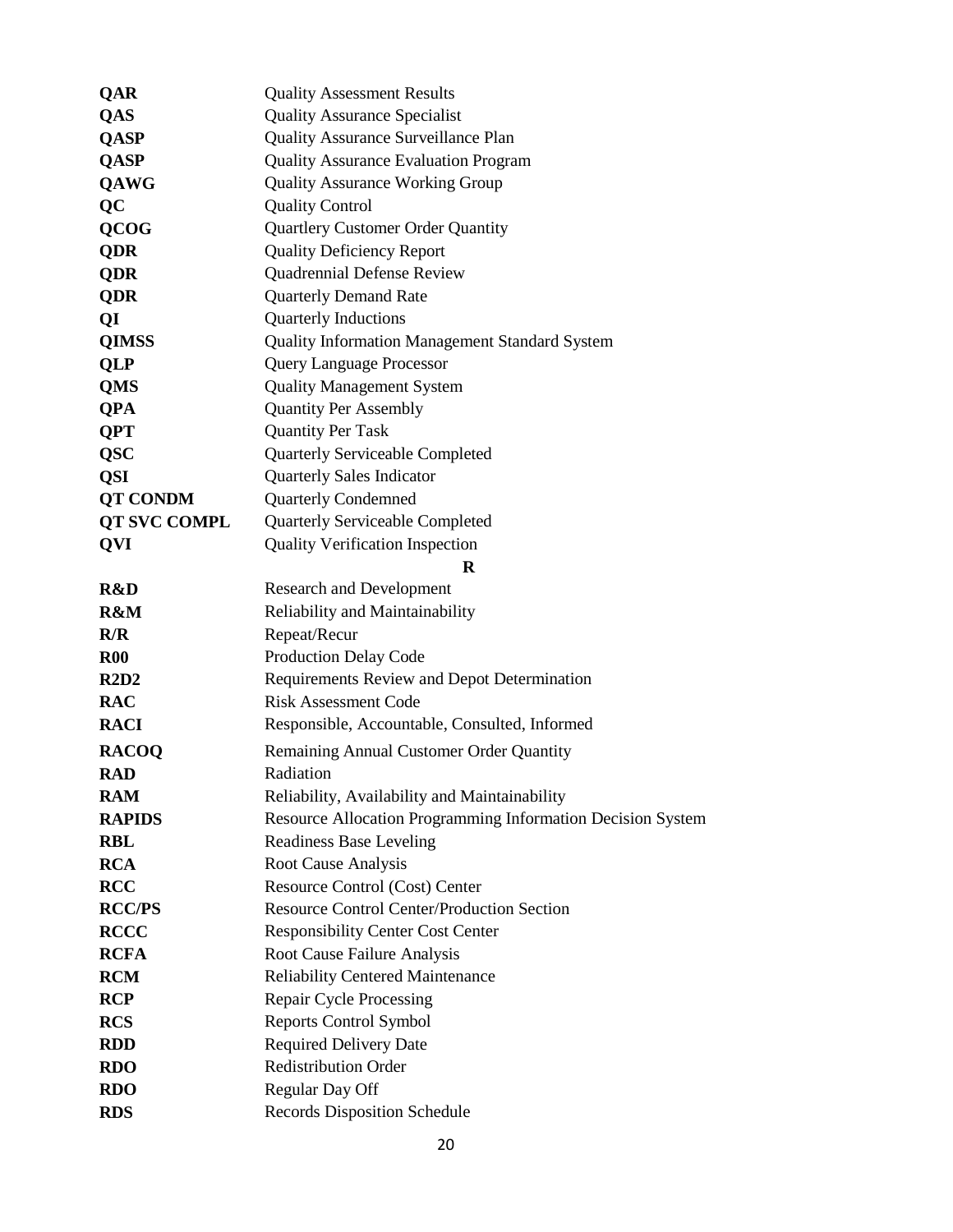| <b>RDT&amp;E</b>       | Research, Development, Test and Evaluation                  |
|------------------------|-------------------------------------------------------------|
| <b>RDTSO</b>           | Research, Development and Testing Shop Operating Stock      |
| <b>REMIS</b>           | Reliability and Availability Information System             |
| <b>REV</b>             | Revision                                                    |
| <b>RFID</b>            | Radio Frequency Identification                              |
| <b>RFO</b>             | <b>Request for Quote</b>                                    |
| <b>RFR</b>             | Radio Frequency Radiation                                   |
| <b>RGC</b>             | <b>Repair Group Category</b>                                |
| RI                     | Routine Inspection                                          |
| <b>RIE</b>             | Rapid Improvement Event                                     |
| <b>RIF</b>             | <b>Reduction in Force</b>                                   |
| <b>RIL</b>             | Routine Inspection List                                     |
| <b>RIM</b>             | <b>Retail Inventory Management</b>                          |
| <b>RM/CM</b>           | Requirements Management/Configuration Management            |
| <b>RN</b>              | Repair Network                                              |
| <b>RNI</b>             | Repair Network Integration                                  |
| <b>RNM</b>             | Repair Network Manager                                      |
| <b>RNM</b>             | <b>Request Number Master</b>                                |
| <b>RO</b>              | <b>Requisition Objective</b>                                |
| <b>ROD</b>             | <b>Report of Discrepancy</b>                                |
| <b>ROI</b>             | Return on Investment                                        |
| <b>ROM</b>             | Rough Order of Magnitude                                    |
| <b>RPCO</b>            | Reclamation Project Control Officer                         |
| <b>RPIE</b>            | Real Property Installed Equipment                           |
| <b>RRRQ</b>            | Routed Repair Replacement Quality                           |
| <b>RSCS</b>            | RSS/Skill Code Application System                           |
| <b>RSN</b>             | Reason                                                      |
| <b>RT</b>              | Radiographic Testing                                        |
| <b>RTF</b>             | Run to Failure                                              |
| <b>RTL</b>             | <b>Routine Task List</b>                                    |
| <b>RTR</b>             | <b>Recurring Training Requirement</b>                       |
| <b>RTV</b>             | Room Temperature Vulcanizing                                |
| <b>RUL</b>             | Remaining Useful Life                                       |
|                        | S                                                           |
| <b>SABER</b>           | Simplified Acquisition of Base Engineer Requirements        |
| <b>SAE</b>             | Society for Automotive Engineers                            |
| <b>SAF/FMB</b>         | Secretary of the Air Force/Financial Management & Budgeting |
| <b>SAI</b>             | Serviceable As Is                                           |
| <b>SAP</b>             | <b>Security Assistance Program</b>                          |
| <b>SARDIP</b>          | Stricken Aircraft Reclamation and Disposal Program          |
| $\mathbf{S}\mathbf{B}$ | Service Bulletin                                            |
| <b>SBSS</b>            | <b>Standard Base Supply System</b>                          |
| <b>SC</b>              | Source Code                                                 |
| <b>SCM</b>             | <b>Supply Chain Management</b>                              |
| <b>SCM</b>             | <b>Supply Chain Manager</b>                                 |
| <b>SCOM</b>            | <b>System Computer Operations Manual</b>                    |
|                        |                                                             |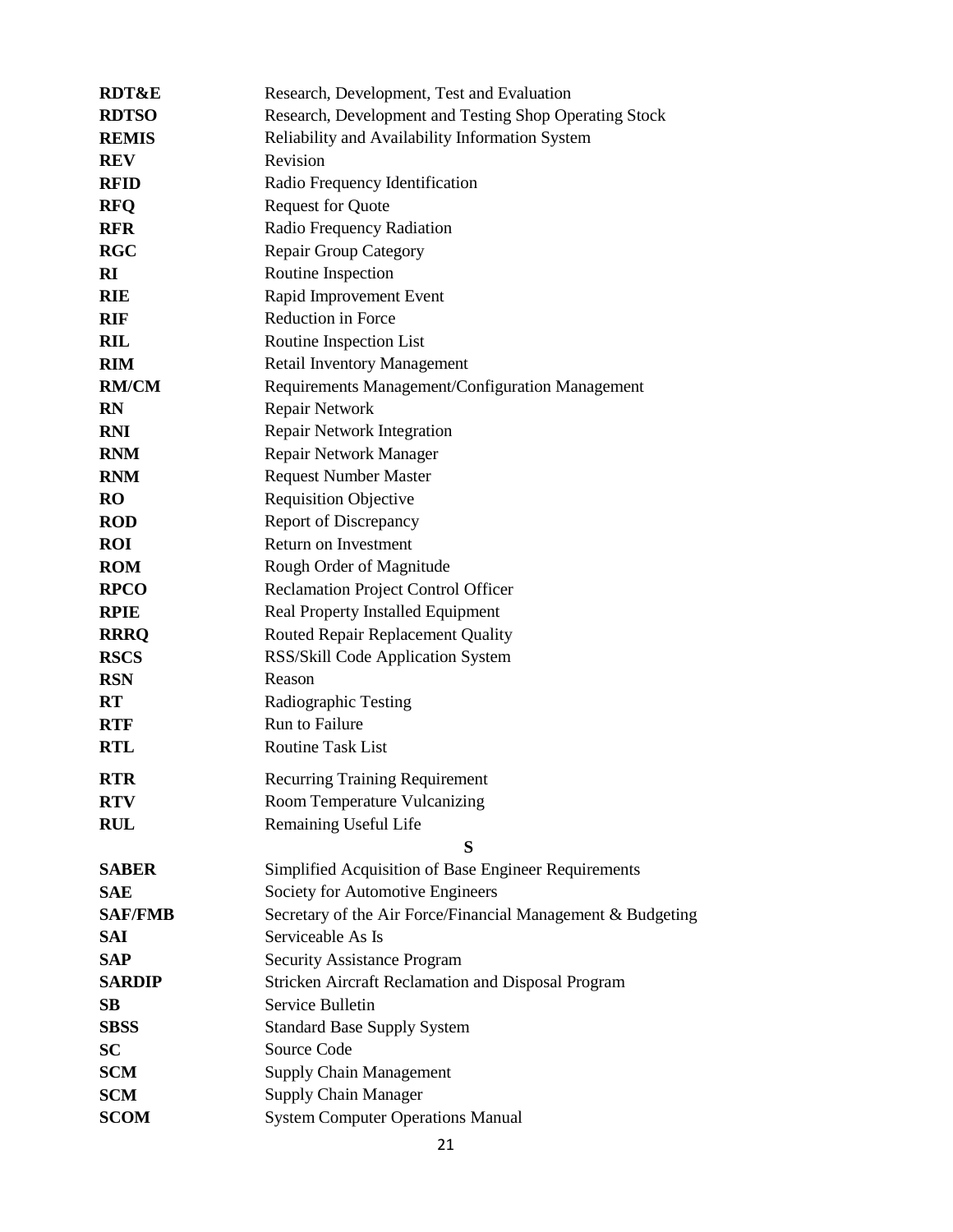| <b>SCR</b>      | <b>Special Certification Roster</b>                  |
|-----------------|------------------------------------------------------|
| <b>SCR</b>      | <b>Supply Chain Representative</b>                   |
| SCU             | Software Capability Upgrade                          |
| SD              | <b>Standard Depot</b>                                |
| SD              | <b>Scheduling Designator</b>                         |
| <b>SD</b>       | <b>Supply Division</b>                               |
| <b>SDS</b>      | Service Delivery Summary                             |
| <b>SDS</b>      | <b>Safety Data Sheet</b>                             |
| <b>SE</b>       | <b>Support Equipment</b>                             |
| <b>SE</b>       | <b>Systems Engineering</b>                           |
| <b>SECAF</b>    | Secretary of the Air Force                           |
| <b>SEIP</b>     | Suspended End Item Sales Price                       |
| <b>SEM</b>      | Scheduling Effectiveness for Maintenance             |
| <b>SEM/EDX</b>  | Scanning Electron Microscop/Energy Dispersive X Ray  |
| <b>SES</b>      | Senior Executive Service                             |
| <b>SFD</b>      | Shop Flow Day                                        |
| <b>SG</b>       | Sub Group                                            |
| <b>SGM</b>      | Sub Group Master                                     |
| SHD             | <b>Significant History Data</b>                      |
| SI              | Special Inspection                                   |
| SI              | <b>Station Instruction</b>                           |
| <b>SIBR</b>     | <b>Small Business Innovative Research</b>            |
| <b>SIM</b>      | Serialized Item Management                           |
| <b>SIR</b>      | Savings to Investment Ratio                          |
| <b>SJM</b>      | <b>Support JON Master</b>                            |
| S <sub>K</sub>  | Skill Code                                           |
| SL              | <b>Sick Leave</b>                                    |
| <b>SLC</b>      | <b>Stock List Change</b>                             |
| <b>SLMC</b>     | Senior Leaders Maintenance Course                    |
| <b>SLN</b>      | <b>System Level Need</b>                             |
| <b>SM/CM</b>    | <b>Single Manager/Commodity Manager</b>              |
| <b>SM/IM</b>    | System Manager/Item Manager                          |
| <b>SMART</b>    | Specific, Measureable, Attainable, Realistic, Timely |
| <b>SMART</b>    | Supply Management Analysis Reporting Tool            |
| SME             | <b>Subject Matter Expert</b>                         |
| SMP             | <b>Standard Maintenance Procedures</b>               |
| <b>SMR</b>      | Source, Maintenance, and Recoverability              |
| SMRF            | <b>Scrap Metal Reclamation Function</b>              |
| <b>SMRP</b>     | Society of Maintenance and Relaibility Professionals |
| <b>SMXG</b>     | <b>Software Maintenance Group</b>                    |
| <b>SN</b>       | <b>Support Noun</b>                                  |
| SN              | <b>Serial Number</b>                                 |
| <b>SNB</b>      | Serial Number Bin                                    |
| <b>SNUD</b>     | <b>Stock Number User Directory</b>                   |
| SO <sub>1</sub> | Sales Order                                          |
| <b>SOP</b>      | <b>Standard Operating Procedures</b>                 |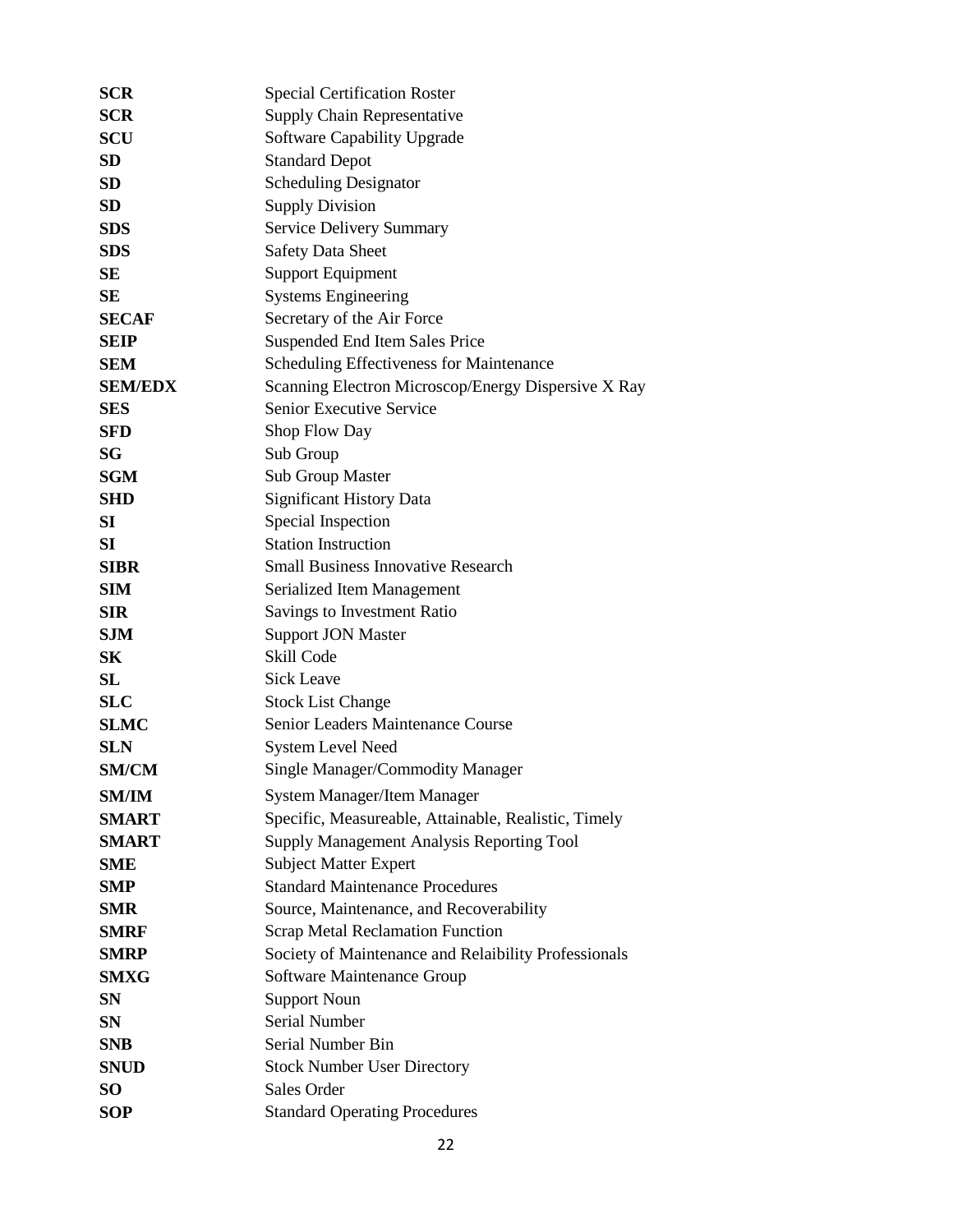| SOPI            | <b>Status of Planning Indicator</b>                |
|-----------------|----------------------------------------------------|
| <b>SOR</b>      | Source of Repair                                   |
| <b>SOS</b>      | Source of Supply                                   |
| <b>SOT</b>      | <b>Status of Training</b>                          |
| <b>SOW</b>      | <b>Statement of Work</b>                           |
| SP              | Service Provider                                   |
| <b>SPAWS</b>    | <b>Single Prioritization Across Weapon Systems</b> |
| <b>SPD</b>      | <b>System Program Director</b>                     |
| <b>SPG</b>      | <b>Sales Price Generator</b>                       |
| <b>SPI</b>      | <b>Special Packaging Instruction</b>               |
| SPL             | Service Provider Lead                              |
| <b>SPM</b>      | System Program Manager                             |
| <b>SPM</b>      | <b>Sales Price Master</b>                          |
| <b>SPN</b>      | <b>Support Production Number</b>                   |
| <b>SPO</b>      | <b>System Program Office</b>                       |
| <b>SQL</b>      | <b>Structured Query Language</b>                   |
| <b>SRAN</b>     | <b>Stock Record Account Number</b>                 |
| <b>SRD</b>      | <b>Standard Reporting Designator</b>               |
| <b>SRRB</b>     | <b>Spares Requirement Review Board</b>             |
| <b>SRT</b>      | Sample Response Time                               |
| <b>SRU</b>      | Shop Replaceable Unit                              |
| <b>SSAN</b>     | Social Security Account Number                     |
| <b>SSC</b>      | Shop Service Center                                |
| <b>SSC</b>      | <b>Supply Support Center</b>                       |
| <b>SSHA</b>     | <b>System Safety Hazard Analysis</b>               |
| <b>SSQ</b>      | Special Skills Qualification                       |
| <b>STC</b>      | Supplemental Type Certificate                      |
| <b>STD</b>      | Standard                                           |
| <b>SVR</b>      | <b>System Verification Review</b>                  |
| <b>SWIM</b>     | <b>Special Weapons Information Management</b>      |
| <b>SYNC REP</b> | <b>Schedule Execution Representative</b>           |
|                 | Т                                                  |
| <b>TAA</b>      | Time and Attendance                                |
| TAO             | <b>Technical Assistance Organization</b>           |
| <b>TCE</b>      | Thermal Coefficient of Expansion                   |
| <b>TCTO</b>     | Time Compliance Technical Order                    |
| TD              | Technical Data and/or Test Directive               |
| <b>TDI</b>      | <b>Tamper Detection Indicators</b>                 |
| TDI             | <b>Time Distribution Interval</b>                  |
| TDP             | <b>Testable Designated Position</b>                |
| TDV             | <b>Technical Data Violation</b>                    |
| TDY             | Temporary Duty Yonder                              |
| TDR             | <b>Teardown Deficiency Report</b>                  |
| TECH            | Technical                                          |
| <b>THC</b>      | Type Hour Code                                     |
| TI              | Type Inspection                                    |
|                 |                                                    |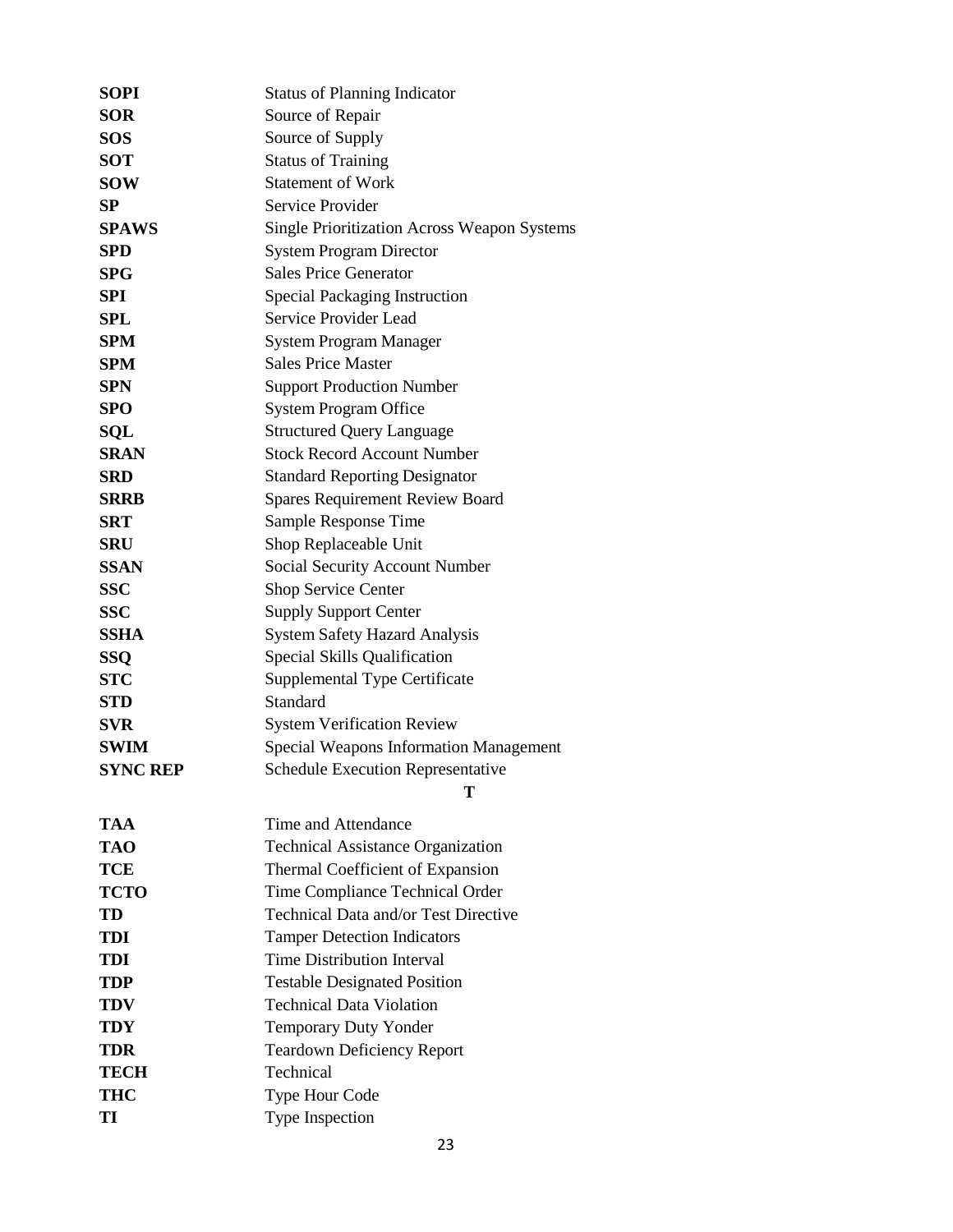| TIC            | <b>Tool Issue Center</b>                                       |
|----------------|----------------------------------------------------------------|
| TJM            | <b>Temporary JON Master</b>                                    |
| TК             | <b>Tool Kit</b>                                                |
| TMC            | <b>Tool Management Center</b>                                  |
| <b>TMDE</b>    | Test, Measurement and Diagnostic Equipment                     |
| TMS            | <b>Type Model Series</b>                                       |
| TMT            | <b>Task Management Tool</b>                                    |
| <b>TNMCM</b>   | <b>Total Not Mission Capable for Maintenance</b>               |
| <b>TNMCS</b>   | <b>Total Not Mission Capable for Supply</b>                    |
| TO             | <b>Technical Order</b>                                         |
| TO             | <b>Task Order</b>                                              |
| <b>TOC</b>     | <b>Total Operation Cost</b>                                    |
| <b>TOC</b>     | <b>Technical Order Compliance</b>                              |
| <b>TODO</b>    | <b>Technical Order Distribution Office</b>                     |
| <b>TPM</b>     | <b>Total Productive Maintenance</b>                            |
| TPR            | <b>Total Productive Reliability</b>                            |
| <b>TPS</b>     | <b>Test Program Set</b>                                        |
| <b>TRC</b>     | <b>Technology Repair Center</b>                                |
| <b>TS</b>      | <b>Test Squadron</b>                                           |
| TSE            | <b>Test Schedule Effectiveness</b>                             |
| <b>TSEM</b>    | <b>Total Scheduling Effectiveness for Maintenance</b>          |
| <b>TSS</b>     | <b>Training Scheduling System</b>                              |
| <b>TSS PAC</b> | Training Scheduling System Production Acceptance Certification |
|                |                                                                |
|                | U                                                              |
| <b>UAW</b>     | <b>United Auto Workers</b>                                     |
| <b>UCA</b>     | <b>Uniform Cost Accounting</b>                                 |
| <b>UCMG</b>    | Uniform Code of Military Justice                               |
| <b>UCR</b>     | <b>Unsatisfactory Condition Report</b>                         |
| <b>UDLM</b>    | <b>Unprogrammed Depot Level Maintenance</b>                    |
| <b>UEM</b>     | Unit Engine Manager                                            |
| UI             | Unit of Issue                                                  |
| <b>ULDP</b>    | Utah Leadership Development Program                            |
| <b>UMD</b>     | <b>Unit Manning Document</b>                                   |
| <b>UOM</b>     | Unit of Measure                                                |
| <b>UPA</b>     | Units per Assembly                                             |
| <b>URC</b>     | Unit Repair Cost                                               |
| <b>US</b>      | <b>United States</b>                                           |
| <b>USAF</b>    | <b>United States Air Force</b>                                 |
| <b>USAFA</b>   | United States Air Force Academy                                |
| <b>USAFE</b>   | United States Air Force in Europe                              |
| <b>USAFR</b>   | <b>US Air Force Reserve</b>                                    |
| <b>USCG</b>    | <b>United States Coast Guard</b>                               |
| <b>USC</b>     | <b>United States Code</b>                                      |
| <b>USMC</b>    | <b>United States Marine Corps</b>                              |
| <b>USN</b>     | <b>United States Navy</b>                                      |